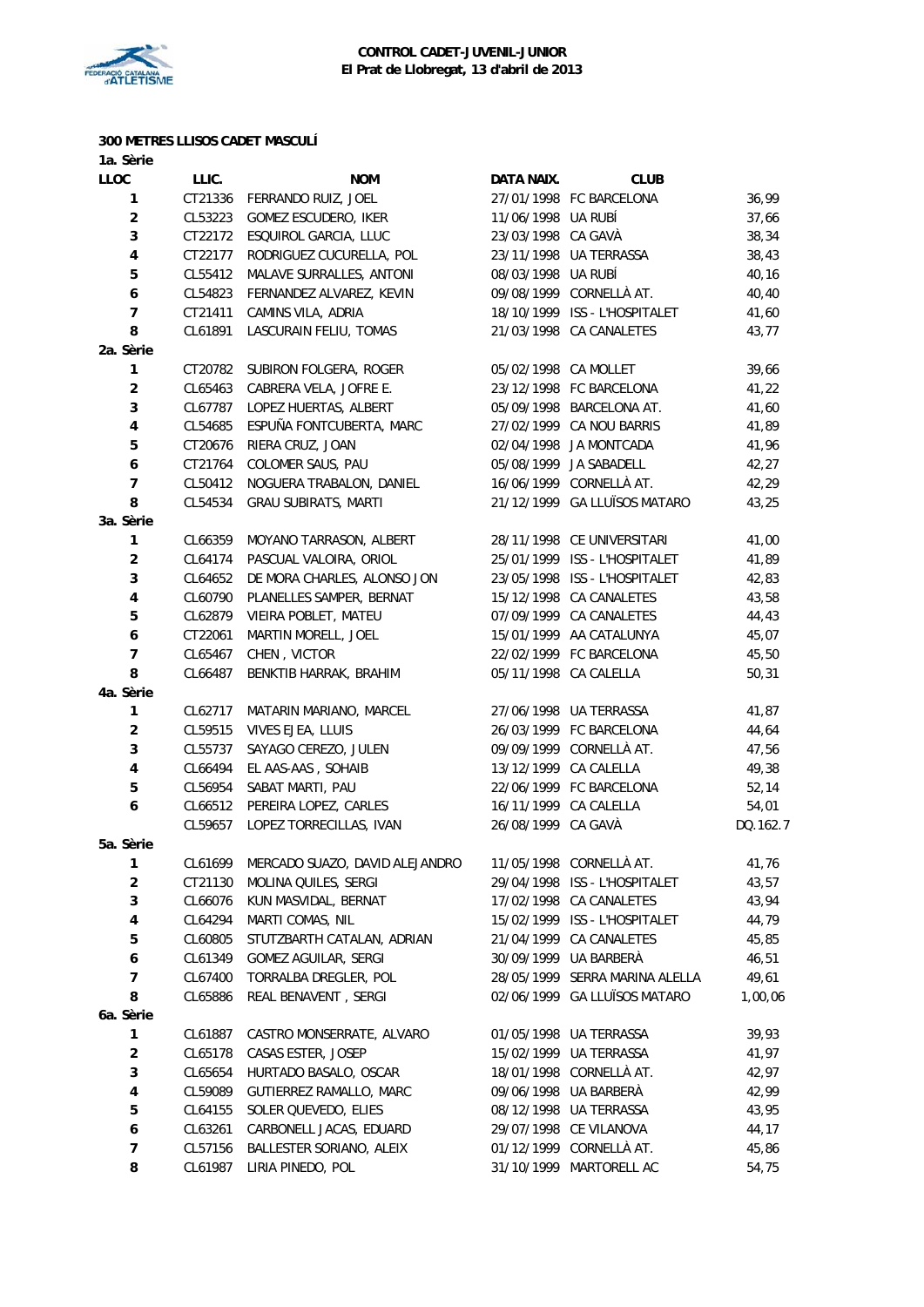

| 7a. Sèrie               |         |                                |            |                              |       |
|-------------------------|---------|--------------------------------|------------|------------------------------|-------|
| 1                       | CT21428 | MORERA URBALLA, RAMON          | 29/07/1998 | MARTORELL AC                 | 41,81 |
| $\overline{c}$          | CL61960 | CASANOVA ADELL, LLUIS          | 09/12/1998 | MARTORELL AC                 | 43,40 |
| 3                       | CL63636 | <b>GALE GONZALEZ, MARC</b>     |            | 14/05/1998 CORNELLÀ AT.      | 44,05 |
| $\overline{\mathbf{4}}$ | CL65670 | VILCHEZ FERNANDEZ, ANDRES      |            | 13/09/1998 CORNELLÀ AT.      | 45,05 |
| 5                       | CL56958 | GIMENEZ TALAYERO, ARNAU        |            | 10/03/1999 FC BARCELONA      | 45,61 |
| 6                       | CL53893 | BERMEJO PEREZ, JORGE           | 16/04/1999 | <b>UGE BADALONA</b>          | 46,25 |
| $\overline{7}$          | CL64419 | MERCADAL GERONA, PAU           |            | 26/08/1999 CA CASTELLAR      | 48,65 |
| 8                       | CL65287 | ARIZA BORRERO, ALEX            |            | 15/06/1999 UA BARBERÀ        | 49,71 |
| 8a. Sèrie               |         |                                |            |                              |       |
| 1                       | CL52819 | CABELLO TAMAYO, DANIEL         |            | 26/01/1999 CA CASTELLAR      | 40,61 |
| $\overline{2}$          | CL62874 | THIO DOMINGO, SASHA            |            | 23/05/1999 CA CANALETES      | 44,60 |
| 3                       | CL66299 | <b>BASSEDAS FERRE, GUILLEM</b> |            | 19/11/1998 AA CATALUNYA      | 44,82 |
| 4                       | CL66912 | SUAREZ ZURITA, JESUS DANIEL    |            | 17/06/1999 PRATENC AA        | 45,22 |
| 5                       | CL67529 | <b>BALLESTEROS PEREZ, RAUL</b> |            | 23/04/1998 AA CATALUNYA      | 45,23 |
| 6                       | CL50653 | LOPEZ LAO, RUBEN               |            | 10/02/1998 UA TERRASSA       | 45,40 |
| 7                       | CL60303 | FABREGAT RIIUS, CESC           |            | 07/10/1998 AA CATALUNYA      | 47,08 |
| 9a. Sèrie               |         |                                |            |                              |       |
| 1                       | CL66815 | CANO FONT, OSCAR               |            | 27/08/1998 CA CASTELLAR      | 41,19 |
| $\overline{2}$          | CL63168 | <b>GOMEZ GARCIA, RUBEN</b>     | 20/01/1999 | ISS - L'HOSPITALET           | 41,61 |
| 3                       | CL66298 | ARTIGUE SUESA, XAVIER          |            | 20/11/1998 AA CATALUNYA      | 44,20 |
| 4                       | CL50650 | GARRETA PIÑOL, BERNAT          |            | 14/08/1998 UA TERRASSA       | 44,71 |
| 5                       | CL65614 | GORDILLO BENITEZ, JUAN MANUEL  | 27/08/1998 | <b>CA GRANOLLERS</b>         | 45,74 |
| 10a. Sèrie              |         |                                |            |                              |       |
| 1                       | CL66098 | RUBIRA FREIXAS, ASCHALLEW      |            | 09/11/1998 CA CANALETES      | 44,39 |
| $\overline{2}$          | CT22197 | CORBERA RUBIO, MIQUEL          |            | 16/11/1999 CA MONTORNÈS      | 45,59 |
| 3                       | CL55180 | <b>BASSONS MORENO, POL</b>     |            | 13/12/1999 GA LLUÏSOS MATARO | 46,43 |
| 4                       | CL65235 | MATA CAPDEVILA, POL            | 21/05/1999 | CA NOU BARRIS                | 46,91 |
| 5                       | CL64209 | SOBRINO TERUEL, MARC           |            | 05/12/1999 CA GRANOLLERS     | 50,16 |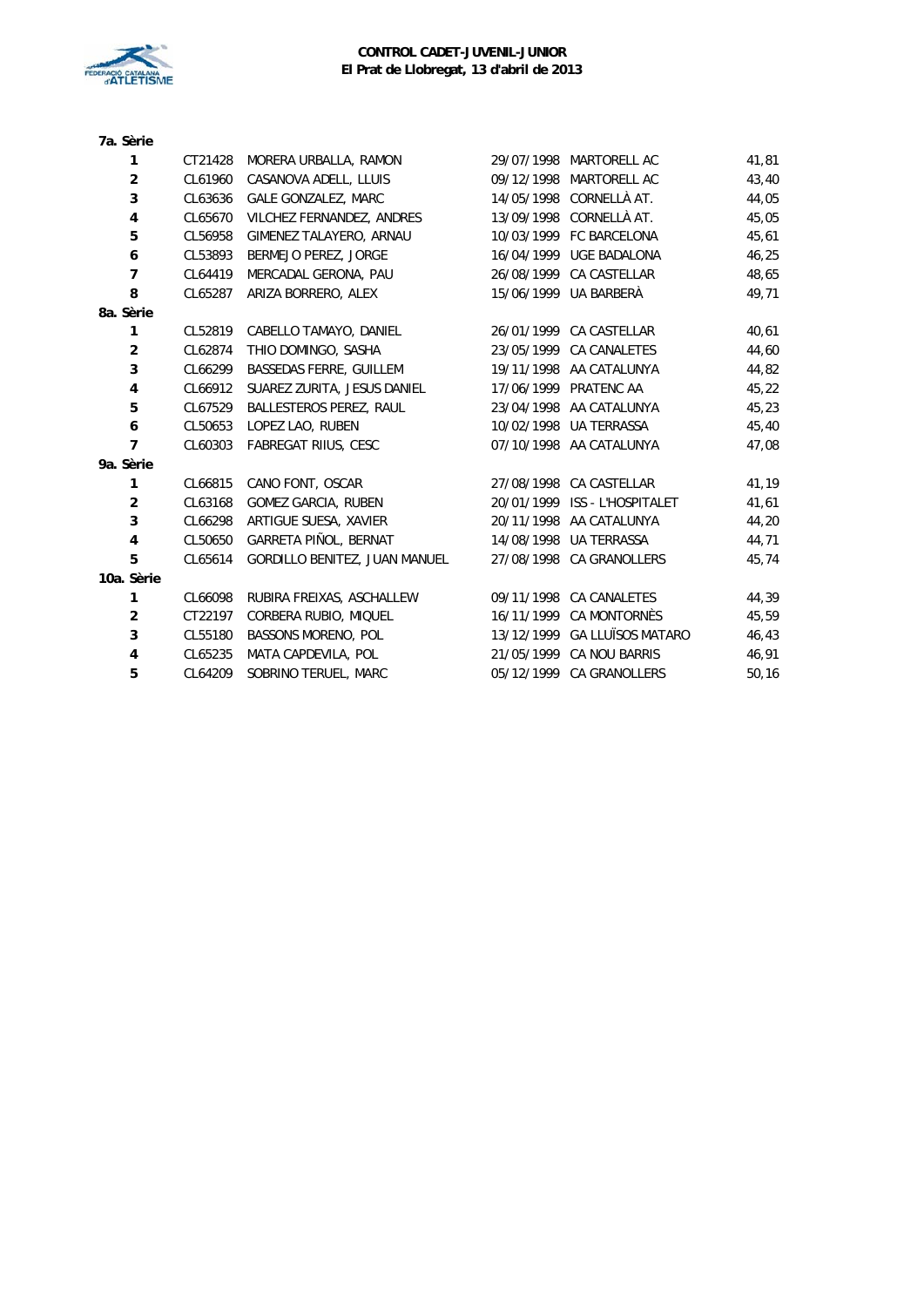

# **100 METRES TANQUES CADET MASCULÍ**

| 1a. Sèrie      |         |                                |                      | $VENT: -1, 2$              |       |
|----------------|---------|--------------------------------|----------------------|----------------------------|-------|
| <b>LLOC</b>    | LLIC.   | <b>NOM</b>                     | DATA NAIX.           | <b>CLUB</b>                |       |
| 1              | CT22172 | ESQUIROL GARCIA, LLUC          | 23/03/1998 CA GAVÀ   |                            | 15,26 |
| $\overline{2}$ | CT22268 | GARCIA MARQUEZ, GUILLEM        |                      | 28/02/1998 CA CASTELLAR    | 15,47 |
| 3              | CT21840 | PORRAS CANTONS, ALEIX          | 11/09/1999 LLEIDA UA |                            | 15,68 |
| 4              | CL53223 | <b>GOMEZ ESCUDERO, IKER</b>    | 11/06/1998 UA RUBÍ   |                            | 15,79 |
| 5              | CT22158 | AMBROS CASAS, MARTI            |                      | 01/02/1998 AVINENT MANRESA | 15,97 |
| 6              | CL63636 | <b>GALE GONZALEZ, MARC</b>     |                      | 14/05/1998 CORNELLÀ AT.    | 16,56 |
| $\overline{7}$ | CL59831 | GUERRA ALEJANDRE, JAIME        |                      | 30/10/1999 CORNELLÀ AT.    | 17,84 |
| 8              | CL55412 | MALAVE SURRALLES, ANTONI       | 08/03/1998 UA RUBÍ   |                            | 19,65 |
| 2a. Sèrie      |         |                                |                      | $VENT: -3, 1$              |       |
| 1              | CL56955 | PRIETO BLASCO, OSCAR           |                      | 20/05/1999 FC BARCELONA    | 17,97 |
| $\overline{2}$ | CL59657 | LOPEZ TORRECILLAS, IVAN        | 26/08/1999 CA GAVÀ   |                            | 18,40 |
| 3              | CL62717 | MATARIN MARIANO, MARCEL        |                      | 27/06/1998 UA TERRASSA     | 18,91 |
| 4              | CL53160 | FERRER PUGES, EDUARD           | 04/01/1999 CA GAVÀ   |                            | 19,13 |
| 5              | CT21764 | COLOMER SAUS, PAU              |                      | 05/08/1999 JA SABADELL     | 19,84 |
| 6              | CL59515 | VIVES EJEA, LLUIS              |                      | 26/03/1999 FC BARCELONA    | 20,95 |
| 7              | CL66512 | PEREIRA LOPEZ, CARLES          |                      | 16/11/1999 CA CALELLA      | 25,29 |
|                | CL54120 | VARELA MAJO, MARTI             |                      | 11/05/1998 CA LAIETANIA    | RET.  |
| 3a. Sèrie      |         |                                |                      | $VENT: -2, 6$              |       |
| 1              | CL61890 | IBAÑEZ FERNANDEZ, ISAAC        |                      | 03/02/1999 CA CANALETES    | 17,52 |
| $\overline{2}$ | CL54661 | LORENTE UNION, JAVIER          |                      | 28/09/1998 PRATENC AA      | 19,03 |
| 3              | CL50117 | ALBIAC VILAS, MARC             |                      | 13/06/1999 UA BARBERÀ      | 19,51 |
| 4              | CL54685 | ESPUÑA FONTCUBERTA, MARC       |                      | 27/02/1999 CA NOU BARRIS   | 19,72 |
| 5              | CL57156 | BALLESTER SORIANO, ALEIX       |                      | 01/12/1999 CORNELLÀ AT.    | 19,95 |
| 6              | CL65670 | VILCHEZ FERNANDEZ, ANDRES      |                      | 13/09/1998 CORNELLÀ AT.    | 20,11 |
| $\overline{7}$ | CL66299 | <b>BASSEDAS FERRE, GUILLEM</b> |                      | 19/11/1998 AA CATALUNYA    | 20,39 |
| 8              | CL67529 | BALLESTEROS PEREZ, RAUL        |                      | 23/04/1998 AA CATALUNYA    | 21,89 |
|                |         |                                |                      |                            |       |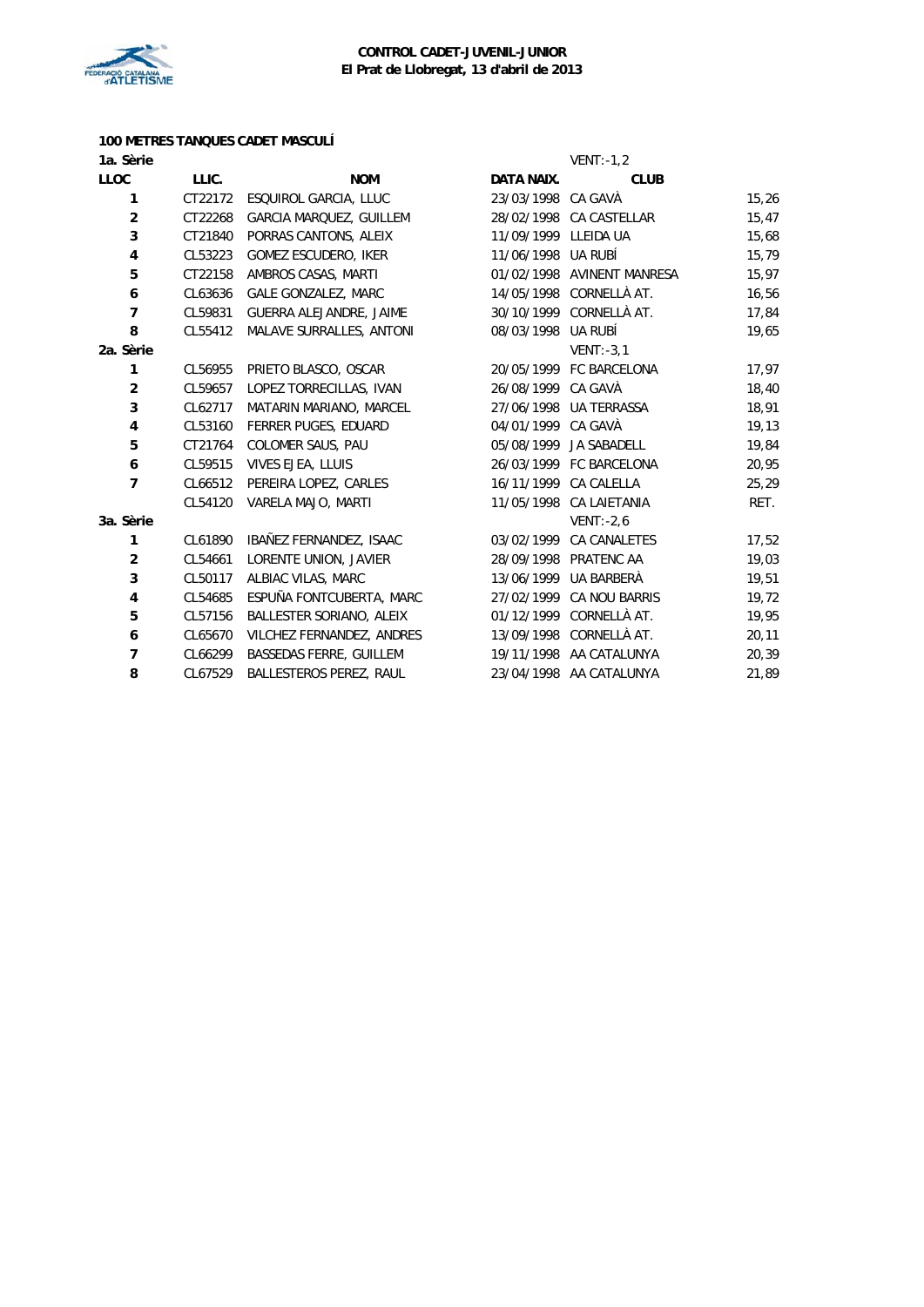

#### **1500 METRES OBSTACLES CADET MASCULÍ 1a. Sèrie**

| <b>LLOC</b>    | LLIC.   | <b>NOM</b>                    | DATA NAIX.            | <b>CLUB</b>                   |           |
|----------------|---------|-------------------------------|-----------------------|-------------------------------|-----------|
| 1              | CT22215 | MARIN PÉREZ, DANIEL           |                       | 23/01/1998 U COLOMENCA AT.    | 4,44,98   |
| $\overline{2}$ | CT22219 | HSSINI ZAATOT, JAOUAD         |                       | 29/11/1999 CE PENEDÈS         | 4,48,41   |
| 3              | CT21198 | MECHAAL, SAID                 |                       | 25/05/1998 AA PALAMOS         | 4,53,90   |
| 4              | CL61891 | LASCURAIN FELIU, TOMAS        |                       | 21/03/1998 CA CANALETES       | 4,55,54   |
| 5              | CL65459 | ARCILA DUQUE, JUAN JOSE       |                       | 13/06/1998 FC BARCELONA       | 5,03,28   |
| 6              | CT21758 | PIÑANA ADELL, JOAN            |                       | 28/09/1999 JA SABADELL        | 5,03,96   |
| 7              | CL55392 | PEREZ PEREZ, VICTOR           |                       | 14/09/1998 CA GRANOLLERS      | 5, 14, 49 |
| 8              | CT22217 | AIT ALIBOU, RACHID            |                       | 26/04/1999 CE PENEDÈS         | 5,20,91   |
| 9              | CT22216 | ZOUHAIR, MOHAMMED             |                       | 08/01/1999 U COLOMENCA AT.    | 5,21,90   |
| 10             | CL59830 | TAULATS BRAOS, FRANCESC       |                       | 07/03/1998 CORNELLÀ AT.       | 5,39,38   |
| 11             | CT21763 | QUILES GUTIERREZ, PAU         |                       | 02/08/1999 JA SABADELL        | 5,48,47   |
| 12             | CT22214 | <b>GARCIA ROMERA, GUILLEM</b> |                       | 20/10/1999 U COLOMENCA AT.    | 5,59,08   |
|                |         |                               |                       |                               |           |
| 2a. Sèrie      |         |                               |                       |                               |           |
| 1              | CT21130 | MOLINA QUILES, SERGI          |                       | 29/04/1998 ISS - L'HOSPITALET | 5,09,31   |
| $\overline{2}$ | CL66076 | KUN MASVIDAL, BERNAT          |                       | 17/02/1998 CA CANALETES       | 5,16,80   |
| 3              | CL66089 | RAMIREZ LLOP, ORIOL           |                       | 26/02/1998 CA CANALETES       | 5, 17, 54 |
| 4              | CL56275 | RUSIÑOL TRILLO, MANEL         |                       | 09/08/1998 CA CASTELLAR       | 5,25,38   |
| 5              | CL56272 | DEL PINO SANCHEZ, ERIC        |                       | 10/11/1999 CA CASTELLAR       | 5,27,92   |
| 6              | CL60685 | LOPEZ GARGALLO, VICTOR        |                       | 01/01/1999 CA IGUALADA        | 5,29,13   |
| $\overline{7}$ | CL62733 | RICART RODO, POL              |                       | 10/04/1999 UA TERRASSA        | 5,33,69   |
| 8              | CL60805 | STUTZBARTH CATALAN, ADRIAN    |                       | 21/04/1999 CA CANALETES       | 5,33,89   |
| 9              | CT20698 | ALBERICH JIMENEZ, ALEX        |                       | 14/04/1998 ISS - L'HOSPITALET | 5,34,64   |
| 10             | CL55178 | VIVAS GLASER, DAN NOAH        |                       | 02/03/1999 GA LLUÏSOS MATARO  | 5,38,09   |
| 11             | CL54339 | CARDIEL REVOLTOS, ORIOL       |                       | 25/09/1999 FACVAC VALLS       | 5,46,39   |
| 12             | CL66487 | BENKTIB HARRAK, BRAHIM        | 05/11/1998 CA CALELLA |                               | 5,50,73   |
| 13             | CL57268 | RECIO HOMS, GERARD            |                       | 23/09/1999 CA CANOVELLES      | 5,54,43   |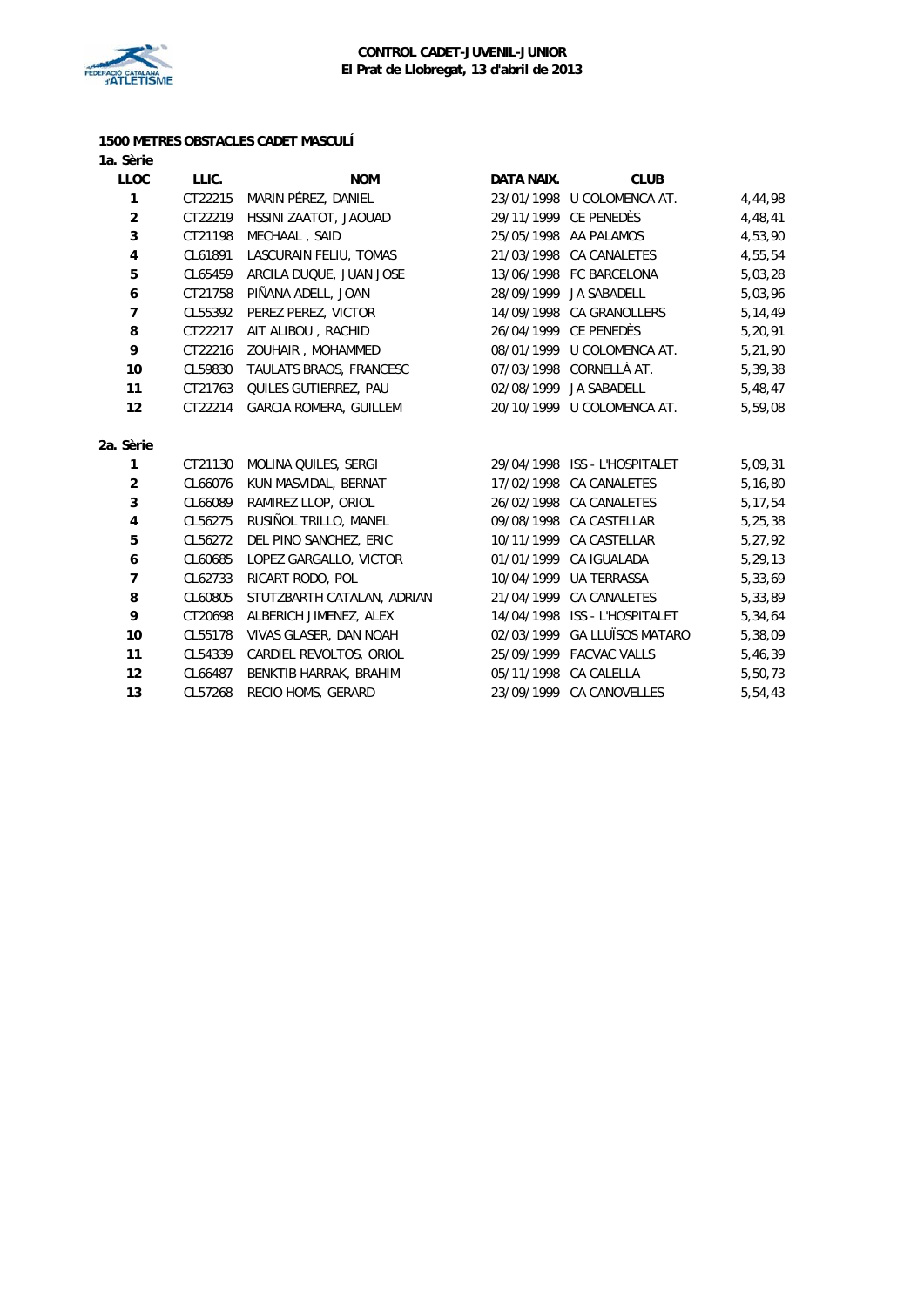

# **SALT AMB PERXA CADET MASCULÍ**

| <b>LLOC</b>               | LLIC.   | <b>NOM</b>                            | DATA NAIX.         | <b>CLUB</b>                   |             |         |
|---------------------------|---------|---------------------------------------|--------------------|-------------------------------|-------------|---------|
| 1                         | CT20753 | RUSAFA, NAHUEL AGUSTIN                |                    | 04/11/1998 JA SABADELL        | 3,80        |         |
| $\overline{c}$            | CL59511 | VALERO MORILLO, JAVIER                |                    | 01/07/1998 FC BARCELONA       | 3,00        |         |
| 3                         | CL56955 | PRIETO BLASCO, OSCAR                  |                    | 20/05/1999 FC BARCELONA       | 2,85        |         |
| $\overline{\mathbf{4}}$   | CT21909 | CAMPOS LAUDO, ORIOL                   |                    | 08/03/1999 JA SABADELL        | 2,70        |         |
| 5                         | CL52216 | BERTRAN MARTI, ORIOL                  |                    | 21/04/1998 CA IGUALADA        | 2,70        |         |
| $\boldsymbol{6}$          | CL53160 | FERRER PUGES, EDUARD                  | 04/01/1999 CA GAVÀ |                               | 2,50        |         |
| $\overline{7}$            | CL50664 | MATA PARIS, ALEIX                     |                    | 18/05/1998 CA CASTELLAR       | 2,30        |         |
| 8                         | CL59515 | VIVES EJEA, LLUIS                     |                    | 26/03/1999 FC BARCELONA       | 2,30        |         |
| 9                         | CL59831 | GUERRA ALEJANDRE, JAIME               |                    | 30/10/1999 CORNELLÀ AT.       | 2,30        |         |
| 9                         | CL59658 | GARRALAGA ALVAREZ, JULEN              | 01/07/1999 CA GAVÀ |                               | 2,30        |         |
|                           | CL55737 | SAYAGO CEREZO, JULEN                  |                    | 09/09/1999 CORNELLÀ AT.       | <b>NULS</b> |         |
|                           | CL59657 | LOPEZ TORRECILLAS, IVAN               | 26/08/1999 CA GAVÀ |                               | <b>NULS</b> |         |
|                           | CL65463 | CABRERA VELA, JOFRE E.                |                    | 23/12/1998 FC BARCELONA       | NULS        |         |
|                           |         | CL56954 SABAT MARTI, PAU              |                    | 22/06/1999 FC BARCELONA       | <b>NULS</b> |         |
| TRIPLE SALT CADET MASCULÍ |         |                                       |                    |                               |             |         |
| <b>LLOC</b>               | LLIC.   | <b>NOM</b>                            | DATA NAIX.         | <b>CLUB</b>                   |             |         |
| 1                         |         | CT20651 ADALIA AGUSTI, RAMON          |                    | 23/11/1998 MUNTANYENC S.CUGAT | 12,89       | $-4,0$  |
| $\mathbf 2$               |         | CT22041 ABELLO SIMON, PAU             |                    | 11/12/1999 AA CATALUNYA       | 12,02       | $-3,2$  |
| 3                         | CT21484 | PAGES NEGRE, MARTI                    |                    | 12/02/1999 MUNTANYENC S.CUGAT | 11,70       | $-2,3$  |
| $\overline{\mathbf{4}}$   | CT20757 | PEIDRO RUIZ, ADRIA                    |                    | 09/06/1998 JA SABADELL        | 11,14       | $-1,5$  |
| 5                         | CT21773 | LEAL VICO, DANIEL                     |                    | 16/01/1999 JA SABADELL        | 11,14       | $-2,3$  |
| $\boldsymbol{6}$          | CL65475 | NIELSEN ROS, LUCAS K.                 |                    | 12/03/1999 FC BARCELONA       | 11,00       | $-1,2$  |
| $\overline{7}$            | CL51886 | DE ANTONIO TUDELA, ERIC               |                    | 09/03/1998 CE PENEDÈS         | 11,00       | $-1, 4$ |
| 8                         | CL61699 | MERCADO SUAZO, DAVID ALEJANDRO        |                    | 11/05/1998 CORNELLÀ AT.       | 10,90       | $-0,4$  |
| 9                         | CL58971 | CAMACHO CODINACH, FERRAN              |                    | 25/04/1999 PRATENC AA         | 10,41       | $-0,9$  |
| 10                        | CL54120 | VARELA MAJO, MARTI                    |                    | 11/05/1998 CA LAIETANIA       | 10, 14      | $-1,7$  |
| 11                        | CL54661 | LORENTE UNION, JAVIER                 |                    | 28/09/1998 PRATENC AA         | 10, 13      | $-0,9$  |
| 12                        | CL52987 | RODRIGUEZ SEGURA, JOEL                |                    | 02/12/1999 AA CATALUNYA       | 9,97        | $-3,8$  |
| 13                        | CL50117 | ALBIAC VILAS, MARC                    |                    | 13/06/1999 UA BARBERÀ         | 9,94        | $-2,4$  |
| 14                        | CL59831 | GUERRA ALEJANDRE, JAIME               |                    | 30/10/1999 CORNELLÀ AT.       | 9,86        | $-1,2$  |
| 15                        | CL55737 | SAYAGO CEREZO, JULEN                  |                    | 09/09/1999 CORNELLÀ AT.       | 9,78        | $-1,8$  |
| 16                        | CL66207 | FERNANDEZ CUSACHS, MARC               |                    | 02/09/1998 CA LAIETANIA       | 9,74        | $-0,9$  |
| 17                        | CT21411 | CAMINS VILA, ADRIA                    |                    | 18/10/1999 ISS - L'HOSPITALET | 9,61        | $-2,1$  |
| 18                        | CL56856 | VEKEMANS ESPLIGARES, MARC LOUIS       | 08/10/1998 CA GAVÀ |                               | 9,60        | $-1,9$  |
| 19                        | CL59657 | LOPEZ TORRECILLAS, IVAN               | 26/08/1999 CA GAVÀ |                               | 9,52        | $-1,3$  |
| 20                        |         | CL65614 GORDILLO BENITEZ, JUAN MANUEL |                    | 27/08/1998 CA GRANOLLERS      | 9,42        | $-2,7$  |
| 21                        | CT21764 | COLOMER SAUS, PAU                     |                    | 05/08/1999 JA SABADELL        | 9,40        | $-2,5$  |
| 22                        | CL62129 | CARRASCO GOMEZ, ALBERT                |                    | 05/03/1998 CA GRANOLLERS      | 9,39        | $-2,8$  |
| 23                        | CL65670 | VILCHEZ FERNANDEZ, ANDRES             |                    | 13/09/1998 CORNELLÀ AT.       | 9,37        | $-1,9$  |
|                           | CL59658 | GARRALAGA ALVAREZ, JULEN              | 01/07/1999 CA GAVÀ |                               | <b>NULS</b> |         |
|                           | CL61987 | LIRIA PINEDO, POL                     | 31/10/1999         | MARTORELL AC                  | <b>NULS</b> |         |
|                           | CL66912 | SUAREZ ZURITA, JESUS DANIEL           |                    | 17/06/1999 PRATENC AA         | <b>NULS</b> |         |
|                           | CL64209 | SOBRINO TERUEL, MARC                  |                    | 05/12/1999 CA GRANOLLERS      | <b>NULS</b> |         |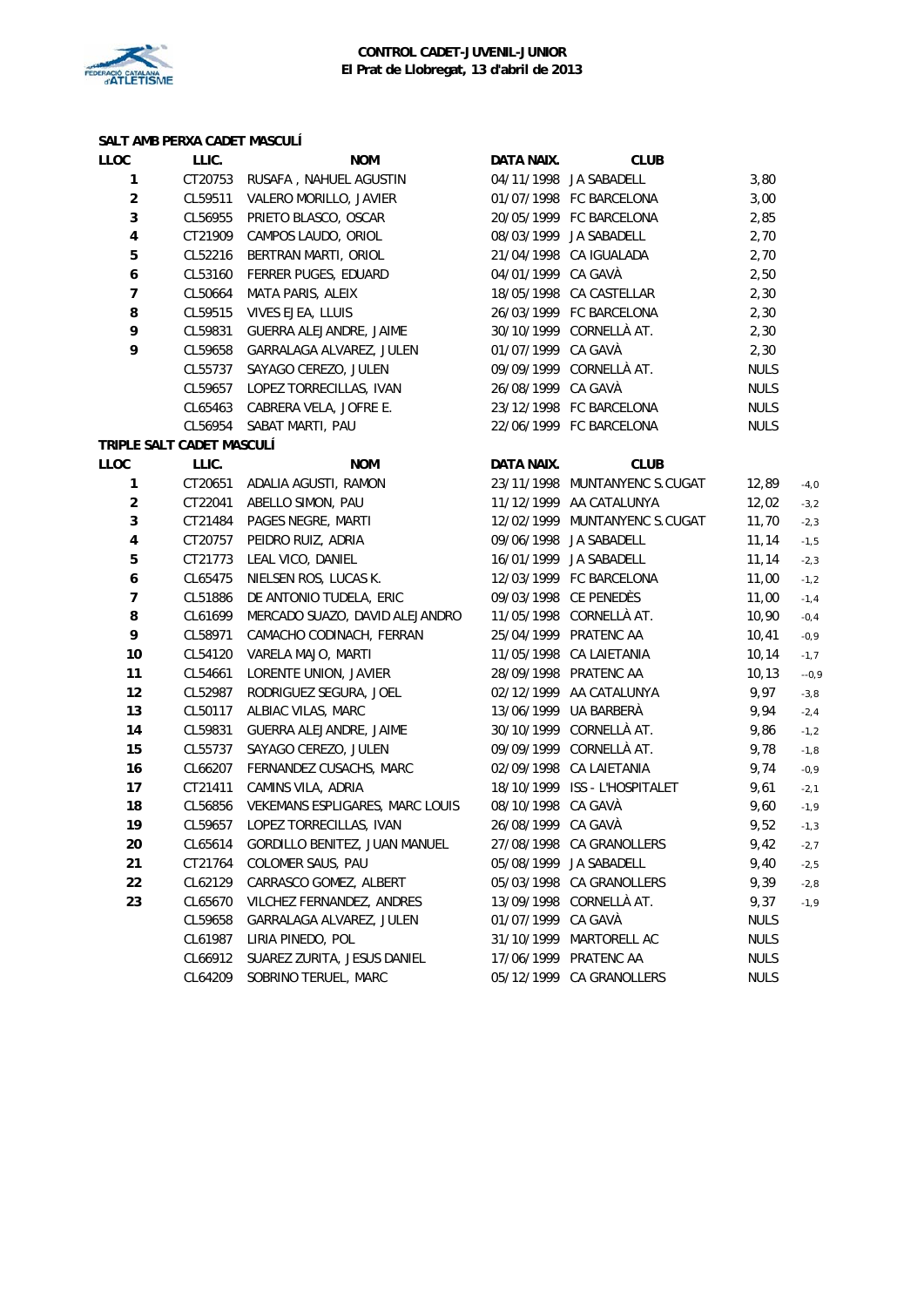

#### **LLANÇAMENT DE JAVELINA CADET MASCULÍ**

| LLOC             | LLIC.   | <b>NOM</b>                      | DATA NAIX.         | <b>CLUB</b>                   |             |
|------------------|---------|---------------------------------|--------------------|-------------------------------|-------------|
| 1                | CT20633 | MOYANO ESTAUN, DANIEL           |                    | 19/01/1998 CA GRANOLLERS      | 41,39       |
| $\boldsymbol{2}$ | CL62232 | ROVIRA PORTET, JOEL             |                    | 18/05/1998 CA SANT CELONI     | 39,21       |
| 3                | CL52216 | BERTRAN MARTI, ORIOL            |                    | 21/04/1998 CA IGUALADA        | 38,56       |
| 4                | CL62717 | MATARIN MARIANO, MARCEL         |                    | 27/06/1998 UA TERRASSA        | 36,05       |
| 5                | CL50642 | FOLCH GARCIA, DANIEL            |                    | 01/04/1998 UA TERRASSA        | 30,66       |
| 6                | CL53223 | GOMEZ ESCUDERO, IKER            | 11/06/1998 UA RUBÍ |                               | 30, 13      |
| $\overline{7}$   | CL62734 | LOPEZ CORREA, DAVID             |                    | 24/10/1999 UA TERRASSA        | 29,52       |
| 8                | CL61678 | SAGRERA ESTRADA, FERRAN         | 31/07/1999 CA VIC  |                               | 28,90       |
| 9                | CT22268 | <b>GARCIA MARQUEZ, GUILLEM</b>  |                    | 28/02/1998 CA CASTELLAR       | 28,14       |
| 10               | CL66494 | EL AAS-AAS, SOHAIB              |                    | 13/12/1999 CA CALELLA         | 26,51       |
| 11               | CL56275 | RUSIÑOL TRILLO, MANEL           |                    | 09/08/1998 CA CASTELLAR       | 26,25       |
| 12               | CL61890 | IBAÑEZ FERNANDEZ, ISAAC         |                    | 03/02/1999 CA CANALETES       | 25,88       |
| 13               | CL55412 | MALAVE SURRALLES, ANTONI        | 08/03/1998 UA RUBÍ |                               | 25,86       |
| 14               | CL59089 | GUTIERREZ RAMALLO, MARC         |                    | 09/06/1998 UA BARBERÀ         | 25,50       |
| 15               | CL50664 | MATA PARIS, ALEIX               |                    | 18/05/1998 CA CASTELLAR       | 25,23       |
| 16               | CL59658 | GARRALAGA ALVAREZ, JULEN        | 01/07/1999 CA GAVÀ |                               | 24,54       |
| 17               | CL59511 | VALERO MORILLO, JAVIER          |                    | 01/07/1998 FC BARCELONA       | 23,86       |
| 18               | CL64419 | MERCADAL GERONA, PAU            |                    | 26/08/1999 CA CASTELLAR       | 23,77       |
| 19               | CT20767 | AURES CASTAÑO, JOAN             |                    | 22/06/1998 JA SABADELL        | 23,39       |
| 20               | CL56272 | DEL PINO SANCHEZ, ERIC          |                    | 10/11/1999 CA CASTELLAR       | 23,37       |
| 21               | CL63994 | DURAN PALACIN, DANIEL           |                    | 05/07/1999 ISS - L'HOSPITALET | 21,78       |
| 22               | CL61349 | GOMEZ AGUILAR, SERGI            | 30/09/1999         | UA BARBERÀ                    | 21,50       |
| 23               | CL53160 | FERRER PUGES, EDUARD            | 04/01/1999         | CA GAVÀ                       | 20,95       |
| 24               | CL65467 | CHEN, VICTOR                    |                    | 22/02/1999 FC BARCELONA       | 19,38       |
| 25               | CL57157 | SERRANO JORCANO, DANIEL         |                    | 05/05/1999 CORNELLÀ AT.       | 19,22       |
| 26               | CT21428 | MORERA URBALLA, RAMON           |                    | 29/07/1998 MARTORELL AC       | 19,10       |
| 27               | CT21770 | SOLE CASARAMONA, ARNAU          |                    | 17/08/1999 JA SABADELL        | 18,93       |
| 28               | CL56856 | VEKEMANS ESPLIGARES, MARC LOUIS | 08/10/1998 CA GAVÀ |                               | 18,30       |
| 29               | CT21762 | QUILES GUTIERREZ, ADOLFO        |                    | 02/08/1999 JA SABADELL        | 17,92       |
| 30               | CL65287 | ARIZA BORRERO, ALEX             |                    | 15/06/1999 UA BARBERÀ         | 17,78       |
| 31               | CL63922 | RUIZ PUERTO, SERGIO             |                    | 27/04/1999 CA CASTELLAR       | 17,25       |
| 32               | CT21752 | SIRERA ESCOTE, ROGER            |                    | 20/05/1999 JA SABADELL        | 16,54       |
| 33               | CL65463 | CABRERA VELA, JOFRE E.          |                    | 23/12/1998 FC BARCELONA       | 16, 30      |
| 34               | CL65290 | COLLADO SANCHEZ, DANIEL         |                    | 04/02/1998 UA BARBERÀ         | 14,38       |
|                  | CL57156 | BALLESTER SORIANO, ALEIX        |                    | 01/12/1999 CORNELLÀ AT.       | <b>NULS</b> |
|                  |         |                                 |                    |                               |             |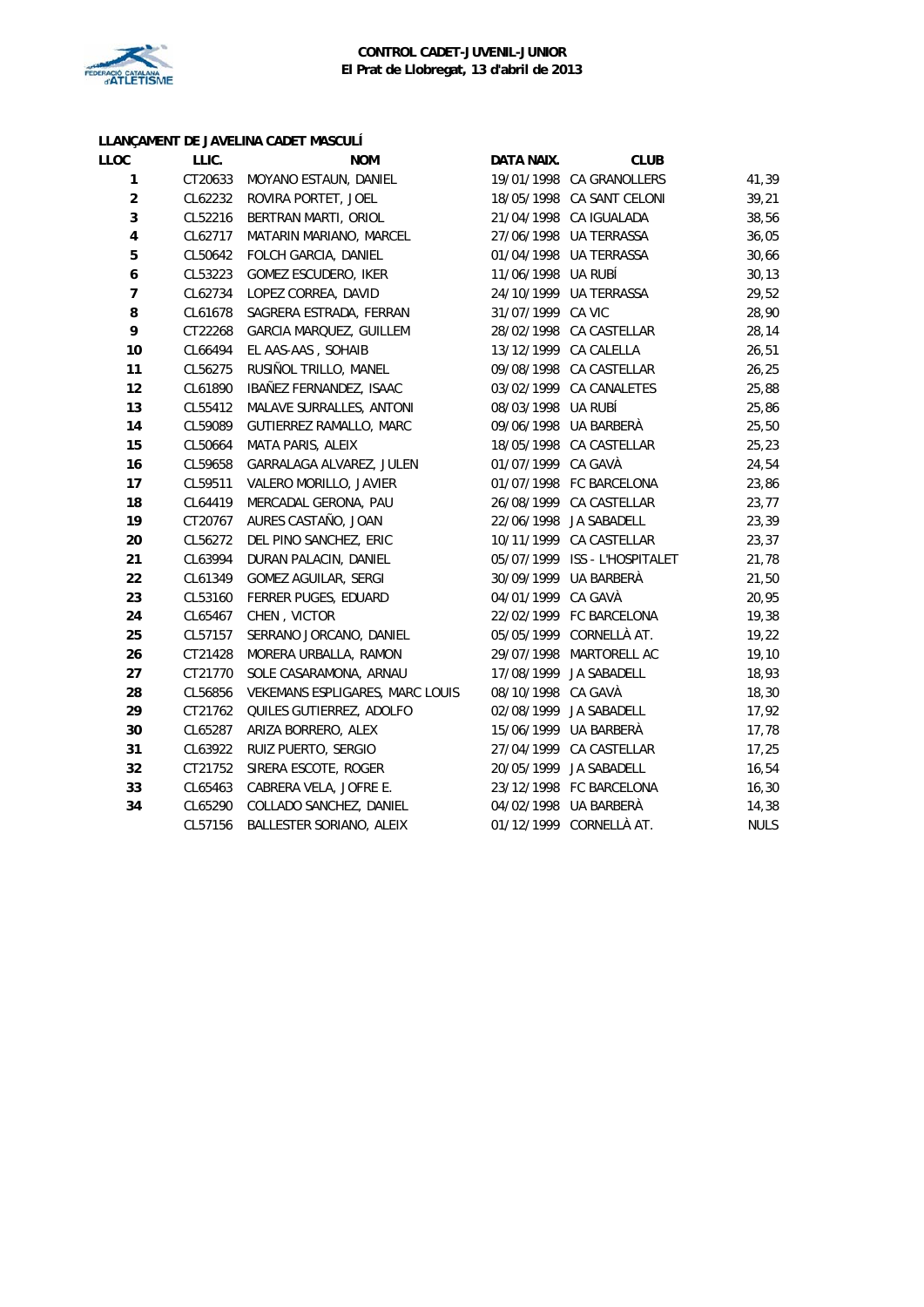

# **200 METRES LLISOS JUNIOR MASCULÍ**

| 1a. Sèrie      |         |                          |            | $VENT: -0.5$                  |       |
|----------------|---------|--------------------------|------------|-------------------------------|-------|
| LLOC           | LLIC.   | <b>NOM</b>               | DATA NAIX. | <b>CLUB</b>                   |       |
|                | CT17878 | ANGUERA PANISELLO, JORDI |            | 09/07/1995 AA CATALUNYA       | 22,97 |
| $\overline{2}$ | CT18804 | MORELL FARRAN, BERNAT    |            | 29/04/1994 ISS - L'HOSPITALET | 24,36 |
| 3              | CT19643 | FERNANDEZ ARANDA, CARLOS |            | 26/11/1995 CA VILADECANS      | 24,55 |
| 4              | CL22248 | SANSANO MAS, XAVIER      |            | 30/06/1995 CA CASTELLAR       | 24,69 |
| 5              | CL19698 | RECIO HOMS, RICARD       |            | 31/05/1995 CA CANOVELLES      | 25,20 |
| 2a. Sèrie      |         |                          |            | $VENT: -1.3$                  |       |
| LLOC           | LLIC.   | <b>NOM</b>               | DATA NAIX. | <b>CLUB</b>                   |       |
| 1              | CL21329 | LOPEZ GARCIA, GERARD     |            | 19/12/1995 AA CATALUNYA       | 25,53 |
| $\overline{2}$ | CL22154 | VERRIERE COSTA, MARC     |            | 17/08/1994 CA IGUALADA        | 25,67 |
| 3              | CL20035 | MARTIN BENITO, MARC      |            | 28/08/1995 ISS - L'HOSPITALET | 25,85 |

CL22124 MARTINEZ RIERA, JOAN CARLES 17/03/1995 CA GRANOLLERS 25,94

#### **200 METRES LLISOS JUVENIL MASCULÍ**

| 1a. Sèrie               |         |                              |                     | $VENT: -0,8$                   |       |
|-------------------------|---------|------------------------------|---------------------|--------------------------------|-------|
| <b>LLOC</b>             | LLIC.   | <b>NOM</b>                   | DATA NAIX.          | <b>CLUB</b>                    |       |
| 1                       | CT20100 | BARRERA, LEANDRO ANIBAL      |                     | 22/05/1997 JA SABADELL         | 23,25 |
| $\mathbf 2$             | CT20650 | CANALDA ROSSIGNANI, MAURO    |                     | 31/10/1997 MUNTANYENC S.CUGAT  | 23,68 |
| 3                       | CT20455 | SANTOS SERRANO, MARC         |                     | 04/10/1997 AA CATALUNYA        | 24,02 |
| 4                       | CT20038 | RUBIO ARBONA, PAU            |                     | 21/10/1997 ISS - L'HOSPITALET  | 24,10 |
| 5                       | CL20502 | FONT NOMEN, CARLES           | 18/04/1996 CA OLESA |                                | 24,26 |
| 6                       | CL21379 | OLLE MAJO, GUILLEM           | 11/09/1997 UA RUBÍ  |                                | 24,43 |
| $\overline{7}$          | CL20223 | CODERCH NAVARRO, SERGI       |                     | 24/12/1997 AA CATALUNYA        | 24,60 |
| 8                       | CT20617 | RODRIGUEZ ORIOL, ROGER       |                     | 16/08/1997 AE MOLINS 2000      | 24,90 |
| 2a. Sèrie               |         |                              |                     | $VENT: +0,1$                   |       |
| 1                       | CL21440 | SARRI MCBRIDE, LIAM          |                     | 26/03/1997 CA CASTELLAR        | 24,50 |
| $\overline{2}$          | CL21432 | MARQUEZ CASAFONT, SERGI      | 20/04/1997          | MARTORELL AC                   | 24,82 |
| 3                       | CT19777 | ESAPA MACHONGOLE, VICTOR     |                     | 23/03/1996 JA MONTCADA         | 24,85 |
| $\pmb{4}$               | CL20146 | NAVARRO MUÑOZ, LLUIS         |                     | 21/05/1997 AA CATALUNYA        | 24,88 |
| 5                       | CL22058 | MARCO ARIZA, ARNAU           | 03/07/1996 UA RUBÍ  |                                | 24,92 |
| 6                       | CL21655 | BALADA ELIZONDO, ALBERT      |                     | 28/12/1997 CE UNIVERSITARI     | 26,45 |
| $\overline{7}$          | CL20990 | <b>GOMAR BONET, ARNAU</b>    |                     | 15/10/1996 AA CATALUNYA        | 26,80 |
| 3a. Sèrie               |         |                              |                     | VENT:0,0                       |       |
| 1                       | CL21305 | PUIG BESA, ALBERT            |                     | 09/02/1997 CA CALELLA          | 24,79 |
| $\overline{\mathbf{c}}$ | CL22079 | CERDA SALVANY, ROGER         |                     | 12/09/1996 CAV ANDORRA         | 25,21 |
| 3                       | CL22058 | MARCO ARIZA, ARNAU           | 03/07/1996 UA RUBÍ  |                                | 25,56 |
| $\overline{4}$          | CT19615 | POCULL BELLES, GERARD        |                     | 18/07/1996 MARTORELL AC        | 25,69 |
| 5                       | CL21680 | RODRIGUEZ LAGUNA, PABLO      |                     | 20/08/1997 CE VILANOVA         | 26,11 |
| 6                       | CL21334 | SENDRA ALTAFAJA, GENIS       |                     | 31/10/1996 CE UNIVERSITARI     | 26,53 |
| 4a. Sèrie               |         |                              |                     | VENT:0,0                       |       |
| 1                       | CT21771 | <b>GARCIA MARTIN, MARCEL</b> |                     | 04/07/1996 JA SABADELL         | 24,02 |
| $\overline{2}$          | CT20089 | ESCODA ORTIZ, NIL            |                     | 22/02/1997 JA SABADELL         | 25,48 |
| 3                       | CL22266 | COMAS STOKES, JOSEP          |                     | 19/11/1996 SERRA MARINA ALELLA | 25,61 |

**5** CL22019 BAYARRI JASO, ISMAEL 12/05/1997 AA CATALUNYA 26,14<br>**4** CL21991 BEREZ CONZALEZ EDGAR 27/06/1997 CE VILANOVA 26.16 CL21981 PEREZ GONZALEZ, EDGAR 27/06/1997 CE VILANOVA 26,16 CT20734 PICHILINGUE MAYLLE, AXEL MARTIN 16/12/1997 UA BARBERÀ 27,80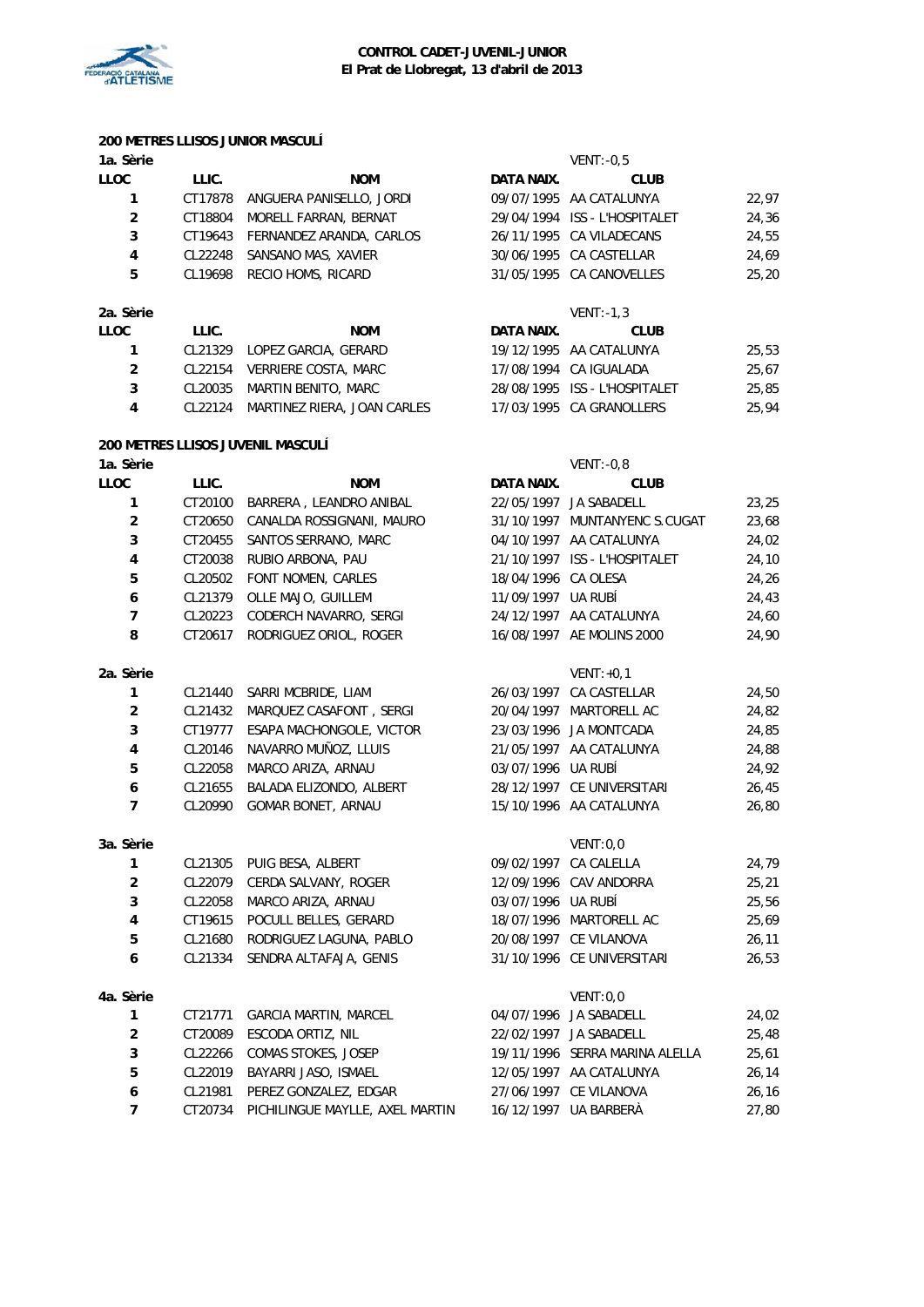

#### **1500 METRES LLISOS JUVENIL-JUNIOR MASCULÍ 1a. Sèrie**

| <b>LLOC</b>             | LLIC.   | <b>NOM</b>                    | DATA NAIX.           | <b>CLUB</b>                  |         |
|-------------------------|---------|-------------------------------|----------------------|------------------------------|---------|
| 1                       | CT20952 | <b>OUGHZIF, KHALID</b>        |                      | 20/08/1996 JA SABADELL       | 4,10,60 |
| $\overline{2}$          | CL22075 | SALVANS TORRAS, ADRIA         | 10/05/1996 CA VIC    |                              | 4,15,40 |
| 3                       | CT22139 | BEN HIDA, MADANI              |                      | 04/11/1996 U COLOMENCA AT.   | 4,24,05 |
| 4                       | CT20529 | HOMPANERA DIAZ, RAFAEL        |                      | 12/02/1996 CA IGUALADA       | 4,24,86 |
| 5                       | CT21183 | OLIVERAS SOLA, GUIM           |                      | 27/02/1997 CA IGUALADA       | 4,28,51 |
| 6                       | CT21138 | GARCIA ROMERA, JOAQUIM        |                      | 03/09/1997 U COLOMENCA AT.   | 4,33,03 |
| $\overline{7}$          | CL20902 | <b>GRAELLS FELIPO, NIL</b>    |                      | 03/12/1996 CAV ANDORRA       | 4,35,74 |
| 8                       | CL22152 | ALEMANY TOMAS, GUILLEM        |                      | 02/07/1996 CA IGUALADA       | 4,38,51 |
| 9                       | CL20464 | MORENO GONZALEZ, RAUL         |                      | 15/06/1997 AA CATALUNYA      | 4,41,19 |
| 10                      | CT21476 | BORDERIAS CANTARELL, JORDI    |                      | 08/12/1997 AVINENT MANRESA   | 4,44,17 |
| 11                      | CT20244 | BIGORDA SORIANO, POL          |                      | 01/09/1997 CE UNIVERSITARI   | 4,45,48 |
| 12                      | CL20900 | ZAMORA PLANELLES, POL         |                      | 18/11/1996 CAV ANDORRA       | 4,48,90 |
| 13                      | CT20511 | LIÑAN RUBIO, LAUREN           |                      | 20/03/1996 CA MONTORNÈS      | 4,49,67 |
| 14                      | CL20882 | RIBERA LUQUE, MARC            |                      | 20/04/1996 CA IGUALADA       | 4,52,47 |
| 15                      | CT21475 | CAMPS RUSIÑOL, FERRAN         |                      | 07/11/1997 AVINENT MANRESA   | 4,54,86 |
| 16                      | CL21618 | OLIVET OSUNA, WENDEMAGENE     |                      | 21/10/1997 UA TERRASSA       | 4,55,27 |
| 17                      | CL21831 | GONÇALVES PINHEIRO, DANIEL    |                      | 07/05/1997 CAV ANDORRA       | 4,59,23 |
| 2a. Sèrie               |         |                               |                      |                              |         |
| 1                       | CT18672 | GIL OCAÑA, EUGENI             |                      | 05/09/1994 CA MONTORNÈS      | 4,11,50 |
| $\overline{2}$          | CT19769 | <b>CUARTERO LOPEZ, ALBERT</b> |                      | 12/11/1994 GA LLUÏSOS MATARO | 4,24,06 |
| 3                       | CT20268 | EGEA RIERA, MANEL             |                      | 28/01/1996 CA CANOVELLES     | 4,27,62 |
| $\overline{\mathbf{4}}$ | CL20574 | OLVERA GUILERA, VICTOR        |                      | 18/05/1996 CE UNIVERSITARI   | 4,28,12 |
| 5                       | CT20689 | JIMENEZ GARCIA, ISAAC         |                      | 18/08/1996 FC BARCELONA      | 4,29,73 |
| 6                       | CT21538 | BOUFRA, ACHRAF                |                      | 19/07/1997 CE PENEDÈS        | 4,30,87 |
| $\overline{7}$          | CT20052 | MARTINEZ VILLENA, FERRAN      |                      | 21/09/1995 CORNELLÀ AT.      | 4,31,35 |
| 8                       | CL20070 | REY RUIZ, CARLOS              |                      | 11/02/1995 GA LLUÏSOS MATARO | 4,32,11 |
| 9                       | CL21896 | MARTIN VALERO, DAVID          |                      | 25/12/1995 GA LLUÏSOS MATARO | 4,41,07 |
| 10                      | CT21920 | HARTMANN STEMMLER, LUIS       |                      | 10/04/1995 FC BARCELONA      | 4,44,77 |
| 11                      | CT19707 | <b>BLAS ESCUTE, POL</b>       |                      | 20/10/1995 CA NOU BARRIS     | 4,47,44 |
| 12                      | CL21934 | RODRIGUEZ PASTOR, OSCAR       |                      | 17/04/1997 JA MONTCADA       | 4,52,43 |
| 13                      | CL21839 | CHANGO PAZMINO, ALVARO SEBAS  | 07/03/1997 LLEIDA UA |                              | 4,59,05 |
| 14                      | CT21747 | VEGA VILALTA, DAVID           |                      | 15/03/1995 CA NOU BARRIS     | 5,29,78 |
|                         |         |                               |                      |                              |         |

# **2000 METRES OBSTACLES JUVENIL MASCULÍ**

#### **1a. Sèrie**

| <b>LLOC</b>    | LLIC.   | <b>NOM</b>                     | DATA NAIX.         | <b>CLUB</b>                   |           |
|----------------|---------|--------------------------------|--------------------|-------------------------------|-----------|
| 1              | CL20484 | BENITEZ JOANA, DANIEL          |                    | 17/09/1996 GIRONA C.BRAVA-CAP | 6, 25, 86 |
| $\overline{2}$ | CT21887 | MARTI ALSINA, LLUIS            |                    | 17/11/1996 BARCELONA AT.      | 6, 43, 11 |
| 3              | CL20586 | MORALES ROMERO, EDUARD         | 07/06/1996 UA RUBÍ |                               | 6,47,04   |
| 4              | CT21216 | EGEA JIMENEZ, MIQUEL           | 14/06/1997 UA RUBÍ |                               | 6, 47, 12 |
| 5              | CL19924 | PONCE BEDMAR, DANIEL           |                    | 03/02/1996 UA BARBERÀ         | 6, 52, 05 |
| 6              | CL21404 | CARRERAS GARCIA, FERRAN        |                    | 15/01/1997 CORNELLÀ AT.       | 6,56,48   |
| $\overline{7}$ | CL21737 | MUÑOZ HERNANDEZ, SERGIO        |                    | 05/06/1997 GA LLUÏSOS MATARO  | 6,56,53   |
| 8              | CT21181 | AZCONA FRANQUESA, BERNAT       |                    | 04/04/1997 CA IGUALADA        | 7,00,61   |
| 9              | CL20811 | FREIXA PARAREDA, NIL           | 18/12/1996 CA VIC  |                               | 7,19,36   |
| 10             | CL21435 | TORRES REINA, JOEL             | 02/06/1997         | MARTORELL AC                  | 7,22,72   |
| 11             |         | CL21666 SEGARRA LLOVERAS, JOAN |                    | 09/06/1997 FC BARCELONA       | 7,32,57   |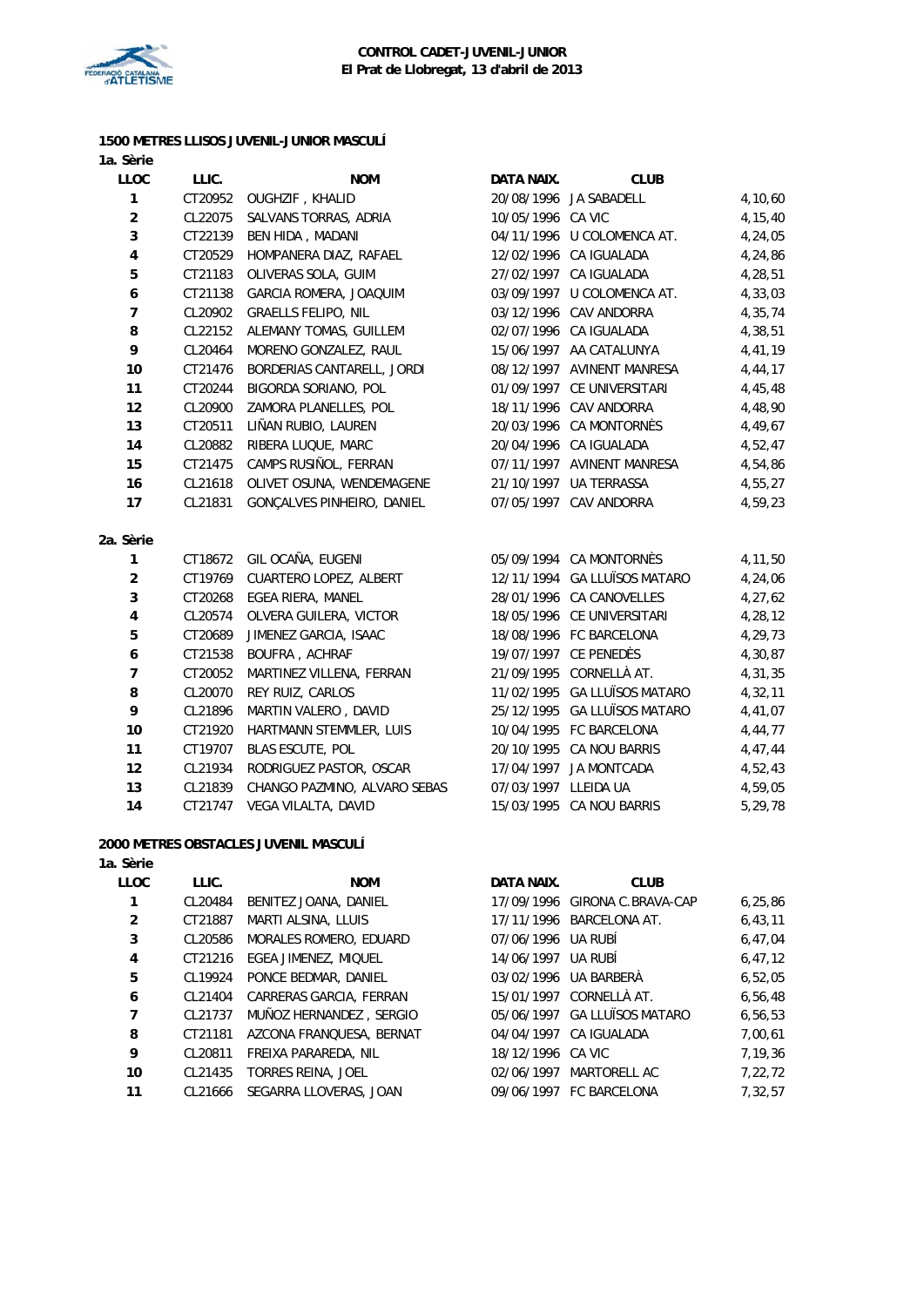

#### **3000 METRES OBSTACLES JUNIOR MASCULÍ 1a. Sèrie**

| LLOC | LLIC. | <b>NOM</b>                   | DATA NAIX.           | <b>CLUB</b>             |          |
|------|-------|------------------------------|----------------------|-------------------------|----------|
| 1    |       | CT19810 SANS RIBAS, ROGER    | 13/03/1995 JA ARBECA |                         | 9.59.99  |
| 2    |       | CL19324 GOMEZ LOZANO, CARLES |                      | 21/02/1994 CAV ANDORRA  | 10,19,53 |
| 3    |       | CT18815 GRACIAN MAS, ROGER   | 13/10/1994 CA OLESA  |                         | 11,02,49 |
| 4    |       | CT20053 ROCA CABERO, JORDI   |                      | 09/04/1995 CORNELLÀ AT. | 11,14,41 |
|      |       |                              |                      |                         |          |

#### **TRIPLE SALT JUVENIL MASCULÍ**

| LLOC | LLIC.   | <b>NOM</b>                 | DATA NAIX. | <b>CLUB</b>                   |       |        |
|------|---------|----------------------------|------------|-------------------------------|-------|--------|
|      | CL20556 | SIREROL JIMENEZ, DARIO     |            | 09/09/1996 MUNTANYENC S.CUGAT | 12,80 | $+0,1$ |
| 2    | CT18798 | MARTINEZ HAUSMANN, ENRIQUE |            | 16/05/1996 ISS - L'HOSPITALET | 12,39 | $-3,0$ |
| 3    | CL21305 | PUIG BESA, ALBERT          |            | 09/02/1997 CA CALELLA         | 12,26 | $-0,4$ |
| 4    | CT18790 | LUQUE CASTRO, ALBERT       |            | 10/04/1996 ISS - L'HOSPITALET | 12,10 | $+1,3$ |
| 5    | CT21346 | CALZADA ESCRIG, ADRIA      |            | 07/03/1997 FC BARCELONA       | 12,07 | $-2,0$ |
| 6    | CL21447 | MARIN ALONSO, ALEIX        |            | 19/12/1997 CA IGUALADA        | 11,95 | $-0,1$ |
| 7    | CL20899 | ULIER BERNAUS, POL         |            | 15/11/1996 CAV ANDORRA        | 11,66 | 0,0    |
| 8    | CL21401 | MARTINEZ SANCHEZ, RAUL     |            | 18/07/1997 CORNELLÀ AT.       | 11,63 | $-1,0$ |
| 9    | CL22119 | ANGOSTO JOSE, ENRIC        |            | 18/02/1997 UA BARBERÀ         | 11,21 | $-0,7$ |
| 10   | CL22079 | CERDA SALVANY, ROGER       |            | 12/09/1996 CAV ANDORRA        | 0,00  |        |
|      |         |                            |            |                               |       |        |

# **LLANÇAMENT DE DISC JUVENIL MASCULÍ**

| LLOC              | LLIC.   | <b>NOM</b>                     | DATA NAIX.         | <b>CLUB</b>                   |       |
|-------------------|---------|--------------------------------|--------------------|-------------------------------|-------|
|                   | CT20439 | BERTRAN MARTI, FRANCESC ADRIA  |                    | 10/01/1997 CA IGUALADA        | 37,79 |
| $\overline{2}$    | CT20548 | VIVES JUAN, ARNAU              |                    | 10/05/1996 CA NOU BARRIS      | 34,78 |
| 3                 | CL20515 | VAQUE MAHEDERO, JOEL           |                    | 17/05/1996 PRATENC AA         | 32,80 |
| 4                 | CL21445 | <b>FARRES CASERAS, MARTI</b>   |                    | 05/09/1997 CA IGUALADA        | 31,21 |
| 5                 | CT21342 | MASSOT AZNAR, FRANK            |                    | 16/01/1997 MUNTANYENC S.CUGAT | 30,61 |
| 6                 | CT21326 | SERRANO JORCANO, VICTOR        |                    | 17/07/1997 CORNELLÀ AT.       | 30,55 |
| 7                 | CT20452 | ARAUJO AYALA, FERRAN           |                    | 23/02/1996 CE UNIVERSITARI    | 29,61 |
| 8                 | CL21606 | VERDEGUER MOMOT, PABLO         | 08/05/1997 CA GAVÀ |                               | 27,33 |
| 9                 | CL21508 | CAMACHO CODINACH, ROGER        |                    | 07/05/1997 PRATENC AA         | 26,07 |
| 10                | CT20091 | BARBARROJA CLARAMUNT, PAU      | 29/04/1997         | JA SABADELL                   | 24,86 |
| 11                | CL21810 | <b>BURGOS FERRER, FRANCESC</b> |                    | 17/02/1997 GEIE GIRONÍ        | 22,40 |
| $12 \overline{ }$ | CL21804 | VIEJO VIEJO, PABLO             |                    | 27/11/1997 GEIE GIRONÍ        | 19,58 |
|                   |         |                                |                    |                               |       |

#### **LLANÇAMENT DE DISC JUNIOR MASCULÍ**

| LLOC | LLIC. | NOM                               | DATA NAIX. | CLUB.                         |       |
|------|-------|-----------------------------------|------------|-------------------------------|-------|
|      |       | CT19449 FLORENZA NOVIALS, MARC    |            | 16/03/1995 AA CATALUNYA       | 48,50 |
|      |       | CT18623 BARRERA GUTIERREZ, JAVIER |            | 18/03/1995 ISS - L'HOSPITALET | 37.91 |
| 3    |       | CT17188 SANCHEZ ROSSI, IVO        |            | 09/03/1994 FC BARCELONA       | 36,81 |
| 4    |       | CL18965 MARTINEZ GARCIA, ALEX     |            | 07/07/1994 UGE BADALONA       | 34.60 |
|      |       |                                   |            |                               |       |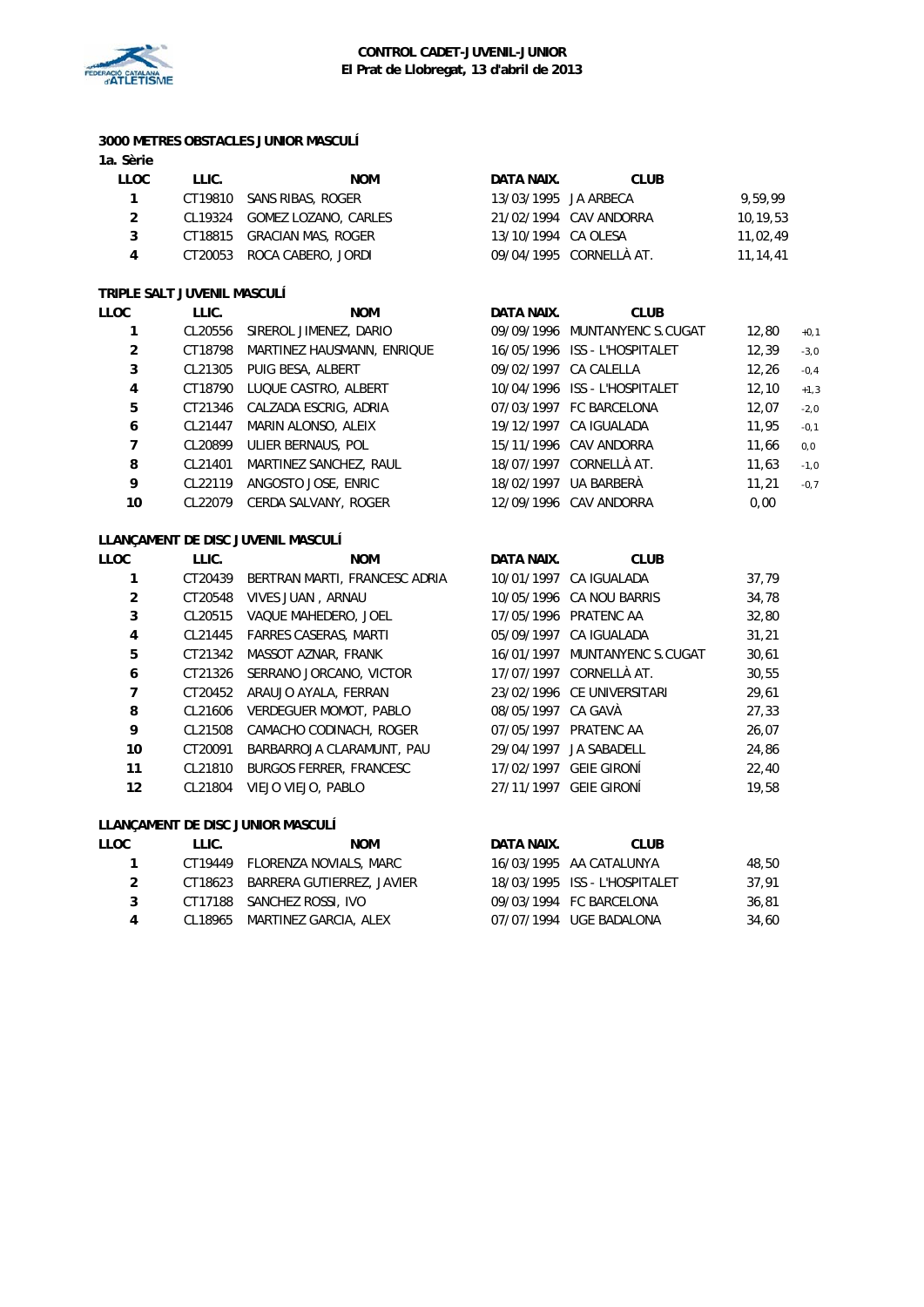

#### **300 METRES LLISOS CADET FEMENÍ**

| 1a. Sèrie                |                                                                          |                                               |            |                               |       |
|--------------------------|--------------------------------------------------------------------------|-----------------------------------------------|------------|-------------------------------|-------|
| LLOC                     | LLIC.                                                                    | <b>NOM</b>                                    | DATA NAIX. | <b>CLUB</b>                   |       |
| 1                        | CT21416                                                                  | ROMAN SIRVENT, ALBA                           |            | 28/01/1999 ISS - L'HOSPITALET | 45,05 |
| $\boldsymbol{2}$         | CT20769                                                                  | ARENAS COSTA, TRINIDAD                        | 15/02/1998 | JA SABADELL                   | 46,37 |
| 3                        | CL66573                                                                  | SAUMELL BAEZA, LAIA                           | 18/12/1999 | UA RUBÍ                       | 46,43 |
| 4                        | CL57634                                                                  | DIAZ CALAF, RUTH                              | 13/04/1999 | <b>GA LLUÏSOS MATARO</b>      | 46,69 |
| 5                        | CL58371                                                                  | GIROL REBORDOSA, LAURA                        | 13/05/1999 | CORNELLÀ AT.                  | 47,15 |
| 6                        | CT21408                                                                  | MORENO VILLAECIJA, RAQUEL                     |            | 02/02/1999 ISS - L'HOSPITALET | 47,97 |
| $\overline{7}$           | CL50241                                                                  | ARJONA HOLGADO, ANDREA                        | 14/10/1998 | ua rubí                       | 48,81 |
| 8                        | CL63824                                                                  | MESINA VALENZUELA, PALOMA A.                  | 03/01/1999 | CAV ANDORRA                   | 50,52 |
| 2a. Sèrie                |                                                                          |                                               |            |                               |       |
| 1                        | CL53896                                                                  | REBOREDO DONATO, IRENE                        | 21/11/1999 | <b>GA LLUÏSOS MATARO</b>      | 45,61 |
| $\boldsymbol{2}$         | CT22252                                                                  | UTRERA CRESPO, SONIA                          | 18/11/1998 | <b>UA TERRASSA</b>            | 46,62 |
| 3                        | CT21420                                                                  | MOLINA SAURA, PAULA                           | 31/05/1999 | JA MONTCADA                   | 48,10 |
| 4                        | CL66732                                                                  | FLORES HIDALDO, SANDRA                        | 09/07/1998 | CA SANT JUST                  | 48,40 |
| 5                        | CT20968                                                                  | AMAT FERNANDEZ, ALBA                          |            | 11/04/1998 AA CATALUNYA       | 48,54 |
| 6                        | CT21415                                                                  | ALONSO SUAREZ, NEREA                          |            | 05/04/1999 ISS - L'HOSPITALET | 48,65 |
| $\overline{\phantom{a}}$ | CL66306                                                                  | MARTINEZ HIDALGO, HAYDEE                      | 14/01/1998 | AA CATALUNYA                  | 49,37 |
| 8                        | CL59423                                                                  | URPINELL AYNES, ANNIA                         | 05/11/1998 | <b>UA TERRASSA</b>            | 49,79 |
| 3a. Sèrie                |                                                                          |                                               |            |                               |       |
| 1                        | CL54139                                                                  | EGEA JIMENEZ, CLARA                           | 28/06/1999 | UA RUBÍ                       | 45,78 |
| $\boldsymbol{2}$         | CL59598                                                                  | LOPEZ ZAMORA, LUCIA                           | 09/06/1999 | MUNTANYENC S.CUGAT            | 46,39 |
| 3                        | CL64643                                                                  | GOMEZ CABEZA, MARIA                           | 03/02/1998 | CAV ANDORRA                   | 48,94 |
| 4                        | CT20699<br>GARCIA HOMBRAVELLA, CRISTINA<br>05/09/1998 ISS - L'HOSPITALET |                                               |            | 49,03                         |       |
| 5                        | CL65459                                                                  | ARCILA DUQUE, JUAN JOSE                       |            | 13/06/1998 FC BARCELONA       | 49,65 |
| 6                        | CT21778                                                                  | PEREZ AMIEL, MARTA                            | 27/03/1999 | JA SABADELL                   | 49,78 |
| $\overline{7}$           | CL67401                                                                  | CARBONELL URRUTIA, MIREIA                     | 06/06/1999 | SERRA MARINA ALELLA           | 51,32 |
| 4a. Sèrie                |                                                                          |                                               |            |                               |       |
| 1                        | CT22267                                                                  | HERNANDEZ TOMAS, LAURA                        | 24/02/1999 | CA CASTELLAR                  | 45,12 |
| $\overline{\mathbf{c}}$  | CL62867                                                                  | RAYMOND DE LA NOGAREDA TOMAS, PAUL 22/10/1999 |            | CA CANALETES                  | 46,40 |
| 3                        | CT21426                                                                  | COCA PUIG, MIREIA                             | 27/04/1999 | MARTORELL AC                  | 47,95 |
| 4                        | CL66620                                                                  | BELTRAN MESTRES, ANDREA                       | 06/09/1999 | MARTORELL AC                  | 49,41 |
| 5                        | CL66622                                                                  | SANTACATALINA FERRER, AINA                    | 12/07/1999 | MARTORELL AC                  | 49,92 |
| 6                        | CL66213                                                                  | <b>GARCIA MONJE, MARIA</b>                    | 20/10/1999 | CA LAIETANIA                  | 54,33 |
| $\overline{7}$           | CL66231                                                                  | PETUKHOVA, ANNA                               | 12/03/1999 | CA LAIETANIA                  | 54,85 |
| 8                        | CL63021                                                                  | GOMEZ BLAZQUEZ, ANDREA                        |            | 06/01/1999 CA CANOVELLES      | 56,06 |
| 5a. Sèrie                |                                                                          |                                               |            |                               |       |
| 1                        | CL66621                                                                  | GRANATO NAVARRO, MARTA                        | 27/12/1999 | MARTORELL AC                  | 48,55 |
| $\boldsymbol{2}$         | CL66619                                                                  | BELTRAN MESTRES, CLAUDIA                      | 06/09/1999 | MARTORELL AC                  | 48,99 |
| 3                        | CL50410                                                                  | MARTINEZ SANCHEZ, ELENA                       | 11/03/1999 | CORNELLÀ AT.                  | 49,06 |
| 4                        | CT20648                                                                  | DE MAS ARIZA, ANDREA                          | 29/04/1998 | MUNTANYENC S.CUGAT            | 49,17 |
| 5                        | CL61848                                                                  | LOPEZ RUIZ, RAQUEL                            | 19/01/1999 | UA BARBERÀ                    | 50,00 |
| 6                        | CT22221                                                                  | GONZALEZ RIERA, CARLA                         | 21/05/1998 | MUNTANYENC S.CUGAT            | 50,29 |
| 7                        | CL56558                                                                  | PAVLOVA, VITALIA                              | 19/12/1998 | UA BARBERÀ                    | 54,30 |
| 6a. Sèrie                |                                                                          |                                               |            |                               |       |
| 1                        | CT21783                                                                  | SOLANO ARENAS, ANNA                           | 01/02/1998 | JA SABADELL                   | 45,01 |
| $\overline{\mathbf{c}}$  | CL62853                                                                  | MONTOBBIO MAESTRE, CRISTINA                   | 29/04/1999 | CA CANALETES                  | 46,48 |
| 3                        | CL65652                                                                  | HERNANDEZ ESTEBAN, ANNA                       | 10/06/1998 | CORNELLÀ AT.                  | 48,19 |
| 4                        | CL67664                                                                  | BUSTAMANTE GOVINA, ASHLAY MAY                 | 17/04/1999 | CA CANALETES                  | 48,84 |
| 5                        | CL50668                                                                  | ALARCON REYES, SARAI                          | 07/02/1999 | CA CASTELLAR                  | 49,67 |
| 6                        | CL59520                                                                  | LINARES ARROYO, NEUS                          | 04/07/1999 | FC BARCELONA                  | 51,02 |
| $\boldsymbol{7}$         | CL65470                                                                  | FIGUERAS MARTINEZ, ANDREA                     | 11/06/1998 | FC BARCELONA                  | 51,03 |
|                          |                                                                          |                                               |            |                               |       |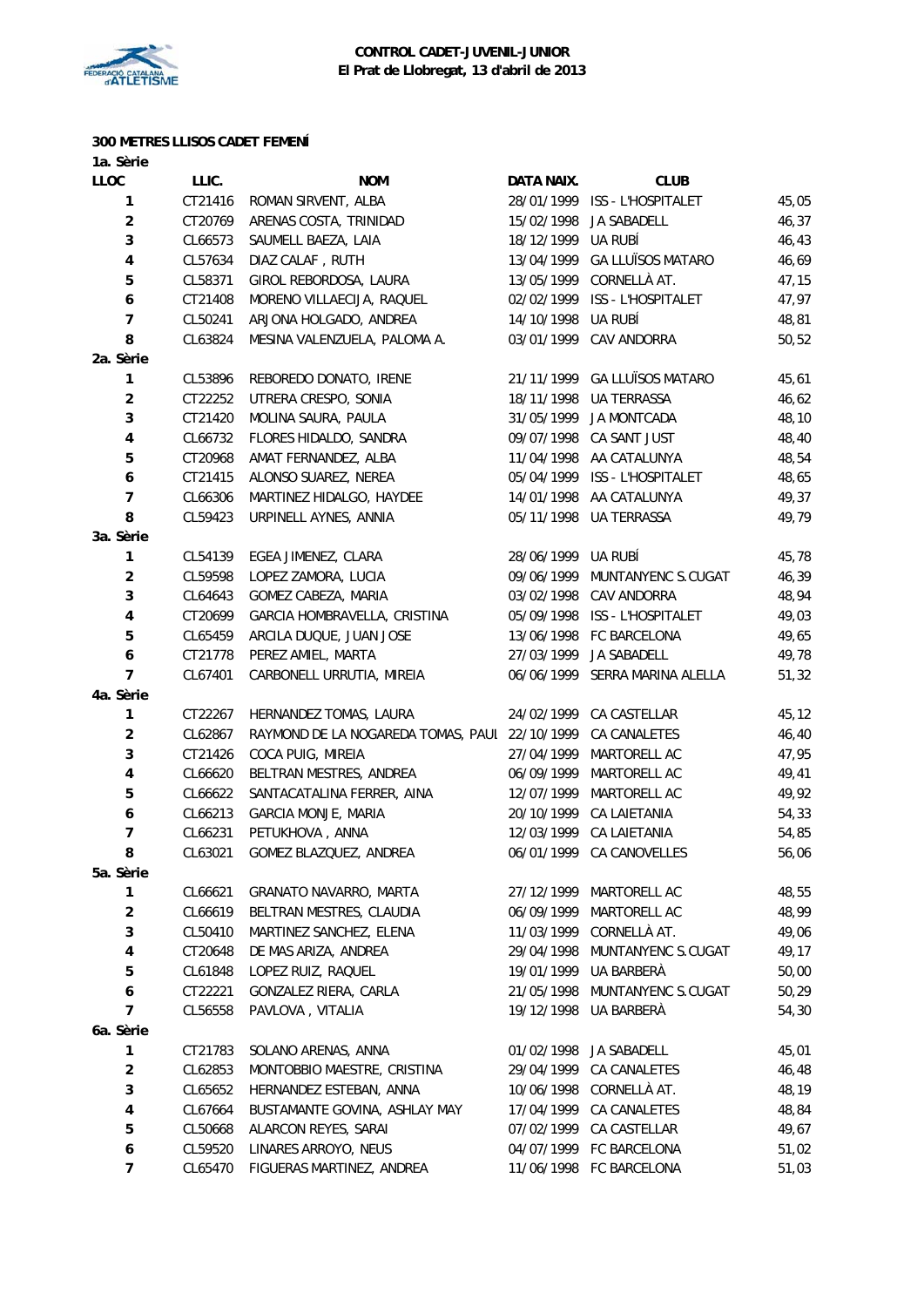

| 7a. Sèrie               |         |                                        |            |                               |        |
|-------------------------|---------|----------------------------------------|------------|-------------------------------|--------|
| $\mathbf{1}$            | CL63617 | CAAMAÑO MARTINEZ, JUDIT                |            | 21/05/1998 CORNELLÀ AT.       | 46,57  |
| $\overline{2}$          | CL50829 | FOLGUERA BEFANI, JULIA                 |            | 15/03/1998 FC BARCELONA       | 46,74  |
| 3                       | CL51030 | BIGORDA SORIANO, VINYET                |            | 18/11/1999 CE UNIVERSITARI    | 48,66  |
| $\overline{\mathbf{4}}$ | CL67665 | BUSTAMANTE GOVINA, ARMELOU-JOY         | 17/04/1999 | CA CANALETES                  | 49,78  |
| 5                       | CL50415 | ARRIBAS MANCHEÑO, ANA                  |            | 15/12/1998 CORNELLÀ AT.       | 50,25  |
| 8a. Sèrie               |         |                                        |            |                               |        |
| 1                       | CT22241 | TOMAS RIUDOR, RUT                      |            | 08/01/1999 MUNTANYENC S.CUGAT | 48,01  |
| $\overline{\mathbf{c}}$ | CL63650 | MARTINEZ VILLENA, CELIA                | 08/06/1999 | CORNELLÀ AT.                  | 48,72  |
| 3                       | CL66731 | FERRER LACALLE, PILAR                  | 04/06/1999 | CA SANT JUST                  | 48,87  |
| $\overline{\mathbf{4}}$ | CT21849 | RUBIO GRACIA, SARA                     | 15/07/1999 | UA BARBERÀ                    | 50,50  |
| 5                       | CL66910 | <b>BLANCH FARRE, AGNES</b>             | 24/04/1999 | PRATENC AA                    | 53,23  |
| 6                       | CL67235 | MERINO RUIZ, MIREIA                    |            | 16/01/1998 CA GRANOLLERS      | 55,78  |
|                         |         | <b>100 METRES TANQUES CADET FEMENI</b> |            |                               |        |
| 1a. Sèrie               |         |                                        |            | $VENT: -3, 6$                 |        |
| LLOC                    | LLIC.   | <b>NOM</b>                             | DATA NAIX. | <b>CLUB</b>                   |        |
| 1                       | CT20646 | GONZALEZ CALL, LAIA                    | 19/03/1998 | MUNTANYENC S.CUGAT            | 15,80  |
| $\overline{\mathbf{c}}$ | CT20649 | CESAR HEYMANN, RUTH                    | 19/05/1998 | MUNTANYENC S.CUGAT            | 16,74  |
| 3                       | CL50832 | FALCO VIDAL, ONA                       |            | 01/12/1999 FC BARCELONA       | 18, 16 |
| $\overline{\mathbf{4}}$ | CL58170 | LOPEZ LOPEZ, ANA                       |            | 08/02/1998 CORNELLÀ AT.       | 18,74  |
| 5                       | CL59423 | URPINELL AYNES, ANNIA                  | 05/11/1998 | UA TERRASSA                   | 18,85  |
| 6                       | CT21427 | MANTIS BENITEZ, ANNA                   | 01/10/1999 | MARTORELL AC                  | 18,96  |
| 2a. Sèrie               |         |                                        |            | VENT:-1,9                     |        |
| 1                       | CT22194 | CARRASCO MARTIN, MARINA                |            | 18/03/1999 CORNELLÀ AT.       | 17,78  |
| $\overline{\mathbf{c}}$ | CT22281 | CRESPO LINARES, PAULA                  |            | 26/08/1998 CORNELLÀ AT.       | 17,94  |
| 3                       | CL61848 | LOPEZ RUIZ, RAQUEL                     |            | 19/01/1999 UA BARBERÀ         | 18,48  |
| $\pmb{4}$               | CT21059 | PEIG MUNTE, INGRID                     |            | 15/03/1998 AVINENT MANRESA    | 18,55  |
| 5                       | CL52881 | AGUILERA RAMOS, ANNA                   | 10/09/1999 | CA LAIETANIA                  | 21,50  |
| 6                       | CL66213 | GARCIA MONJE, MARIA                    | 20/10/1999 | CA LAIETANIA                  | 22,05  |
| $\overline{7}$          | CL66619 | BELTRAN MESTRES, CLAUDIA               | 06/09/1999 | MARTORELL AC                  | 22,65  |
| 3a. Sèrie               |         |                                        |            | $VENT: -1, 4$                 |        |
| $\mathbf{1}$            | CL52858 | TIMONEDA GRACIA, GLORIA                | 19/05/1998 | CA CASTELLAR                  | 18,60  |
| $\overline{\mathbf{c}}$ | CL67452 | GUARASA GARCIA, MARINA                 | 18/05/1998 | PRATENC AA                    | 19,65  |
| 3                       | CL50415 | ARRIBAS MANCHEÑO, ANA                  | 15/12/1998 | CORNELLÀ AT.                  | 20,43  |
| $\pmb{4}$               | CL66731 | FERRER LACALLE, PILAR                  | 04/06/1999 | CA SANT JUST                  | 21,31  |
| $\overline{5}$          | CL64746 | BACARDI GODOY, SARA                    |            | 07/08/1998 AE S.ANDREU BARCA  | 21,50  |
| $\boldsymbol{6}$        | CL66261 | VILA DOMENEC, AINA                     |            | 23/02/1999 CA LAIETANIA       | 21,90  |
| $\overline{7}$          | CL65470 | FIGUERAS MARTINEZ, ANDREA              |            | 11/06/1998 FC BARCELONA       | 23,40  |
|                         | CL63650 | MARTINEZ VILLENA, CELIA                |            | 08/06/1999 CORNELLÀ AT.       | 19,51  |
|                         |         |                                        |            |                               |        |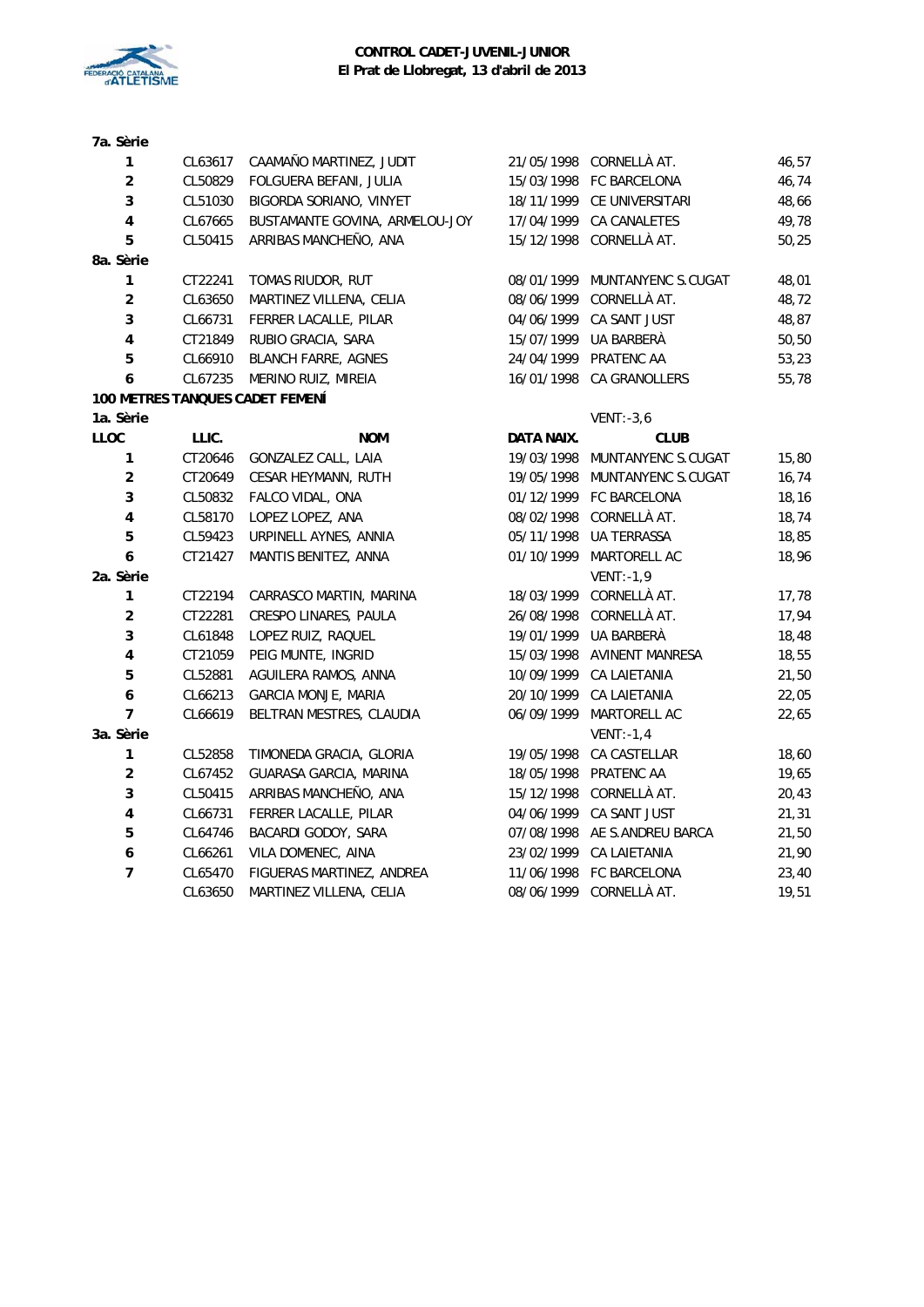

#### **1500 METRES OBSTACLES CADET FEMENÍ**

| LLOC           | LLIC.   | <b>NOM</b>                   | DATA NAIX. | <b>CLUB</b>                   |           |
|----------------|---------|------------------------------|------------|-------------------------------|-----------|
| 1              | CT21559 | AIT ALIBOU, NAIMA            |            | 29/06/1999 CE PENEDÈS         | 5,36,55   |
| $\overline{2}$ | CT21486 | MORRAL MARTIN, CARLA         | 27/06/1999 | MUNTANYENC S.CUGAT            | 5,48,03   |
| 3              | CT22232 | JUAREZ CALZADO, ESTHER       | 07/01/1998 | <b>CA GRANOLLERS</b>          | 5,53,71   |
| 4              | CT20699 | GARCIA HOMBRAVELLA, CRISTINA | 05/09/1998 | ISS - L'HOSPITALET            | 5,54,04   |
| 5              | CL66578 | VILCHES SEGURA, ESTER        | 12/10/1998 | UA RUBÍ                       | 5,58,12   |
| 6              | CT21352 | GALCERAN MENDIZABAL, SANDRA  | 28/02/1998 | CA CANALETES                  | 6,00,49   |
| $\overline{7}$ | CT20662 | RODRIGUEZ GUTIERREZ, LYDIA   | 15/11/1998 | MARTORELL AC                  | 6,04,11   |
| 8              | CL66622 | SANTACATALINA FERRER, AINA   | 12/07/1999 | MARTORELL AC                  | 6, 10, 68 |
| 9              | CT21623 | MOYA MUNMANY, MONTSERRAT     | 04/05/1998 | CA VIC                        | 6, 13, 49 |
| 10             | CL53190 | MASSAGUE PERIAGO, JULIA      | 21/09/1998 | CA VIC                        | 6, 15, 60 |
| 11             | CL58371 | GIROL REBORDOSA, LAURA       | 13/05/1999 | CORNELLÀ AT.                  | 6, 19, 58 |
| 12             | CT22234 | <b>GARCIA ESPINAR, BELEN</b> | 26/07/1999 | <b>CA GRANOLLERS</b>          | 6, 22, 45 |
| 13             | CL51030 | BIGORDA SORIANO, VINYET      | 18/11/1999 | CE UNIVERSITARI               | 6, 23, 65 |
| 14             | CT21759 | SERRA CARRERA, MAURA         | 04/05/1999 | <b>JA SABADELL</b>            | 6, 27, 67 |
| 15             | CL62871 | SENDRA DEMUNT, RUT           | 22/03/1999 | CA CANALETES                  | 6, 33, 31 |
| 16             | CT22249 | JIMENEZ BERTRAN, AIDA        | 21/06/1999 | UA TERRASSA                   | 6, 34, 93 |
| 17             | CT21415 | ALONSO SUAREZ, NEREA         |            | 05/04/1999 ISS - L'HOSPITALET | 6,40,42   |

#### **SALT D'ALÇADA CADET FEMENÍ**

| LLOC           | LLIC.   | <b>NOM</b>             | DATA NAIX.         | <b>CLUB</b>             |             |
|----------------|---------|------------------------|--------------------|-------------------------|-------------|
|                | CT21313 | SERRA CHECA, MERCE     | 19/12/1998 CA GAVA |                         | 1,45        |
| 2              | CT21778 | PEREZ AMIEL, MARTA     | 27/03/1999         | JA SABADELL             | 1,40        |
| $\overline{2}$ | CL55877 | SABALY, COUMBA         |                    | 03/03/1998 CA CALELLA   | 1,40        |
| 4              | CL61299 | GURI MORENO, RAQUEL    | 15/01/1999         | CAV ANDORRA             | 1,40        |
| 5              | CT21427 | MANTIS BENITEZ, ANNA   | 01/10/1999         | MARTORELL AC            | 1,40        |
| 6              | CL66732 | FLORES HIDALDO, SANDRA |                    | 09/07/1998 CA SANT JUST | 1,40        |
| 7              | CL65668 | VEGA PALOMINO, MARIA   | 11/02/1999         | CORNELLÀ AT.            | 1,35        |
| 7              | CL59598 | LOPEZ ZAMORA, LUCIA    | 09/06/1999         | MUNTANYENC S.CUGAT      | 1,35        |
| 9              | CT21309 | ROFES SALCEDO, CLAUDIA | 12/05/1998         | MUNTANYENC S.CUGAT      | 1,35        |
| 10             | CL58170 | LOPEZ LOPEZ, ANA       |                    | 08/02/1998 CORNELLÀ AT. | 1,35        |
|                | CL50832 | FALCO VIDAL, ONA       |                    | 01/12/1999 FC BARCELONA | <b>NULS</b> |
|                | CT22281 | CRESPO LINARES, PAULA  | 26/08/1998         | CORNELLÀ AT.            | <b>NULS</b> |
|                | CL52881 | AGUILERA RAMOS, ANNA   | 10/09/1999         | CA LAIETANIA            | <b>NULS</b> |
|                |         |                        |                    |                         |             |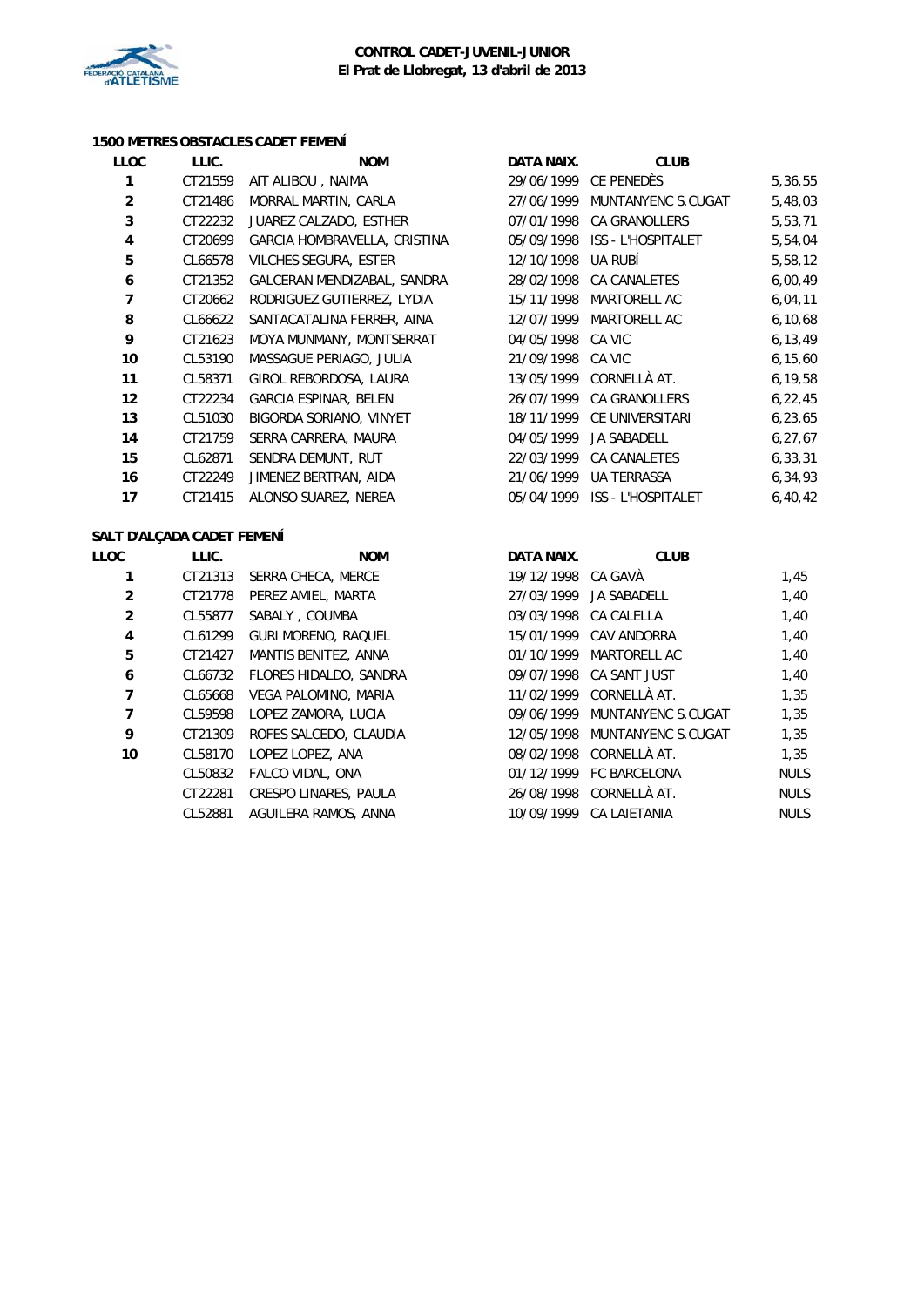

### **CONTROL CADET-JUVENIL-JUNIOR El Prat de Llobregat, 13 d'abril de 2013**

# **LLANÇAMENT DE PES CADET FEMENÍ**

| <b>LLOC</b>      | LLIC.   | LLANQAMILINI DL I LJ OADL I I LMLNI<br><b>NOM</b> | DATA NAIX. | <b>CLUB</b>             |             |
|------------------|---------|---------------------------------------------------|------------|-------------------------|-------------|
| $\mathbf{1}$     |         | CT20762 GARCIA CANDELA, MARINA                    |            | 07/09/1998 JA SABADELL  | 9,25        |
| $\overline{c}$   | CT20972 | VEGA VIDAL, LAIA                                  |            | 28/11/1998 AA CATALUNYA | 9,24        |
| 3                | CL50410 | MARTINEZ SANCHEZ, ELENA                           | 11/03/1999 | CORNELLÀ AT.            | 9,22        |
| $\pmb{4}$        | CL65668 | VEGA PALOMINO, MARIA                              | 11/02/1999 | CORNELLÀ AT.            | 9,09        |
| 5                | CT22276 | REY MONTES, NURIA                                 | 17/01/1999 | CA IGUALADA             | 8,94        |
| $\boldsymbol{6}$ | CL57095 | DALMAU LLITJOS, BERHANE                           | 22/07/1998 | MUNTANYENC S.CUGAT      | 8,88        |
| $\overline{7}$   | CL63711 | MERCADAL GERONA, ANNA                             | 07/03/1998 | CA CASTELLAR            | 8,60        |
| 8                | CL56558 | PAVLOVA, VITALIA                                  | 19/12/1998 | UA BARBERÀ              | 8,56        |
| 9                | CL55877 | SABALY, COUMBA                                    | 03/03/1998 | CA CALELLA              | 8,33        |
| 10               | CT21357 | COBO ORCOYEM, CRISTINA                            | 31/08/1998 | CORNELLÀ AT.            | 8,28        |
| 11               | CL50423 | PEÑA SANCHEZ, IRINA                               | 20/04/1998 | CORNELLÀ AT.            | 8,18        |
| 12               | CL58193 | ALVAREZ BALLESTER, CARLA                          | 16/09/1999 | UA BARBERÀ              | 8,15        |
| 13               | CT21426 | COCA PUIG, MIREIA                                 | 27/04/1999 | MARTORELL AC            | 7,95        |
| 14               | CL53170 | VERDEGUER MOMOT, ELISA                            | 26/11/1999 | CA GAVÀ                 | 7,89        |
| 15               | CT20703 | RODRIGUEZ FAUROUX, ROSER                          | 24/04/1998 | ISS - L'HOSPITALET      | 7,69        |
| 16               | CT22194 | CARRASCO MARTIN, MARINA                           | 18/03/1999 | CORNELLÀ AT.            | 7,51        |
| 17               | CL50416 | ARROYO SIERRA, LYDIA                              | 01/08/1998 | CORNELLÀ AT.            | 7,35        |
| 18               | CL50668 | ALARCON REYES, SARAI                              | 07/02/1999 | CA CASTELLAR            | 7,35        |
| 19               | CL58218 | SANABRIA DIAZ, SANDRA                             | 31/08/1998 | UA BARBERÀ              | 7,05        |
| 20               | CT21313 | SERRA CHECA, MERCE                                | 19/12/1998 | CA GAVÀ                 | 6,75        |
| 21               | CL68274 | GALLARDO ALCARAZ, MIREIA                          | 16/07/1999 | CA LAIETANIA            | 6,49        |
| 22               | CT21778 | PEREZ AMIEL, MARTA                                | 27/03/1999 | JA SABADELL             | 6, 33       |
| 23               | CL66205 | DE LA TORRE ESTEVE, IVET                          | 04/10/1999 | CA LAIETANIA            | 6, 17       |
| 24               | CL52881 | AGUILERA RAMOS, ANNA                              | 10/09/1999 | CA LAIETANIA            | 6,09        |
| 25               | CL61848 | LOPEZ RUIZ, RAQUEL                                | 19/01/1999 | UA BARBERÀ              | 5,84        |
| 26               | CL66213 | <b>GARCIA MONJE, MARIA</b>                        | 20/10/1999 | <b>CA LAIETANIA</b>     | 5,77        |
| 27               | CL66190 | ALMARACHE ARRAIGA, AINHOA                         | 14/04/1999 | CA LAIETANIA            | 5,73        |
| 28               | CL59520 | LINARES ARROYO, NEUS                              | 04/07/1999 | FC BARCELONA            | 5,69        |
| 29               | CL66619 | BELTRAN MESTRES, CLAUDIA                          | 06/09/1999 | MARTORELL AC            | 5,28        |
| 30               | CL66621 | GRANATO NAVARRO, MARTA                            | 27/12/1999 | MARTORELL AC            | 5,25        |
| 31               | CL66620 | BELTRAN MESTRES, ANDREA                           | 06/09/1999 | MARTORELL AC            | 4,72        |
| 32               | CL65470 | FIGUERAS MARTINEZ, ANDREA                         |            | 11/06/1998 FC BARCELONA | 4,51        |
| 33               | CL66622 | SANTACATALINA FERRER, AINA                        | 12/07/1999 | MARTORELL AC            | 3,97        |
|                  |         |                                                   |            |                         | <b>NULS</b> |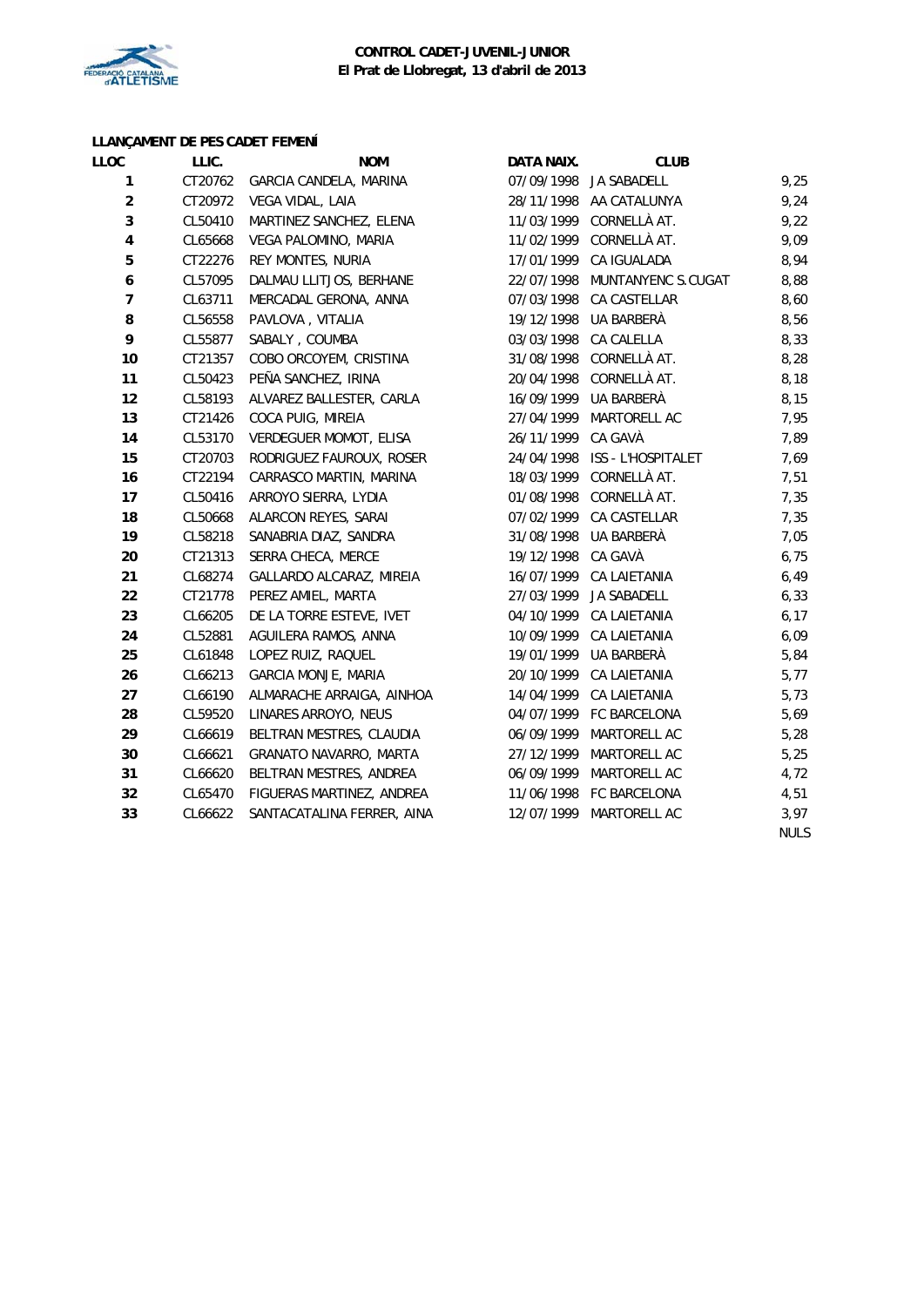

# **LLANÇAMENT DE MARTELL CADET FEMENÍ**

| LLOC           | LLIC.   | <b>NOM</b>                     | DATA NAIX. | <b>CLUB</b>         |             |
|----------------|---------|--------------------------------|------------|---------------------|-------------|
| 1              | CT21357 | COBO ORCOYEM, CRISTINA         | 31/08/1998 | CORNELLÀ AT.        | 40,02       |
| $\overline{2}$ | CL56366 | GUARDEÑO ORTIZ, MARINA         | 04/06/1999 | <b>CA MONTORNÈS</b> | 38,61       |
| 3              | CL61095 | <b>BALTIC FLORES, INES-IVY</b> | 20/03/1999 | CA GAVÀ             | 28,51       |
| 4              | CL65668 | VEGA PALOMINO, MARIA           | 11/02/1999 | CORNELLÀ AT.        | 26,49       |
| 5              | CL55877 | SABALY, COUMBA                 | 03/03/1998 | <b>CA CALELLA</b>   | 25, 14      |
| 6              | CL50410 | MARTINEZ SANCHEZ, ELENA        | 11/03/1999 | CORNELLÀ AT.        | 24,46       |
| 7              | CL53170 | <b>VERDEGUER MOMOT, ELISA</b>  | 26/11/1999 | CA GAVÀ             | 23,83       |
| 8              | CL57095 | DALMAU LLITJOS, BERHANE        | 22/07/1998 | MUNTANYENC S.CUGAT  | 22,52       |
| 9              | CL63289 | CARO FAURE, SARA               | 25/10/1999 | U COLOMENCA AT.     | 20,46       |
| 10             | CT20703 | RODRIGUEZ FAUROUX, ROSER       | 24/04/1998 | ISS - L'HOSPITALET  | 19,61       |
| 11             | CL58193 | ALVAREZ BALLESTER, CARLA       | 16/09/1999 | UA BARBERÀ          | 18,70       |
| 12             | CL50423 | PEÑA SANCHEZ, IRINA            | 20/04/1998 | CORNELLÀ AT.        | 18,36       |
| 13             | CT20765 | <b>BUENO SANCHEZ, IRENE</b>    | 10/12/1998 | <b>JA SABADELL</b>  | 17,93       |
| 14             | CL56558 | PAVLOVA, VITALIA               | 19/12/1998 | UA BARBERÀ          | 17,01       |
| 15             | CL66205 | DE LA TORRE ESTEVE, IVET       | 04/10/1999 | CA LAIETANIA        | 14,54       |
| 16             | CL68274 | GALLARDO ALCARAZ, MIREIA       | 16/07/1999 | CA LAIETANIA        | 13,35       |
|                | CL66190 | ALMARACHE ARRAIGA, AINHOA      | 14/04/1999 | <b>CA LAIETANIA</b> | <b>NULS</b> |
|                | CL66231 | PETUKHOVA, ANNA                | 12/03/1999 | CA LAIETANIA        | <b>NULS</b> |
|                |         |                                |            |                     |             |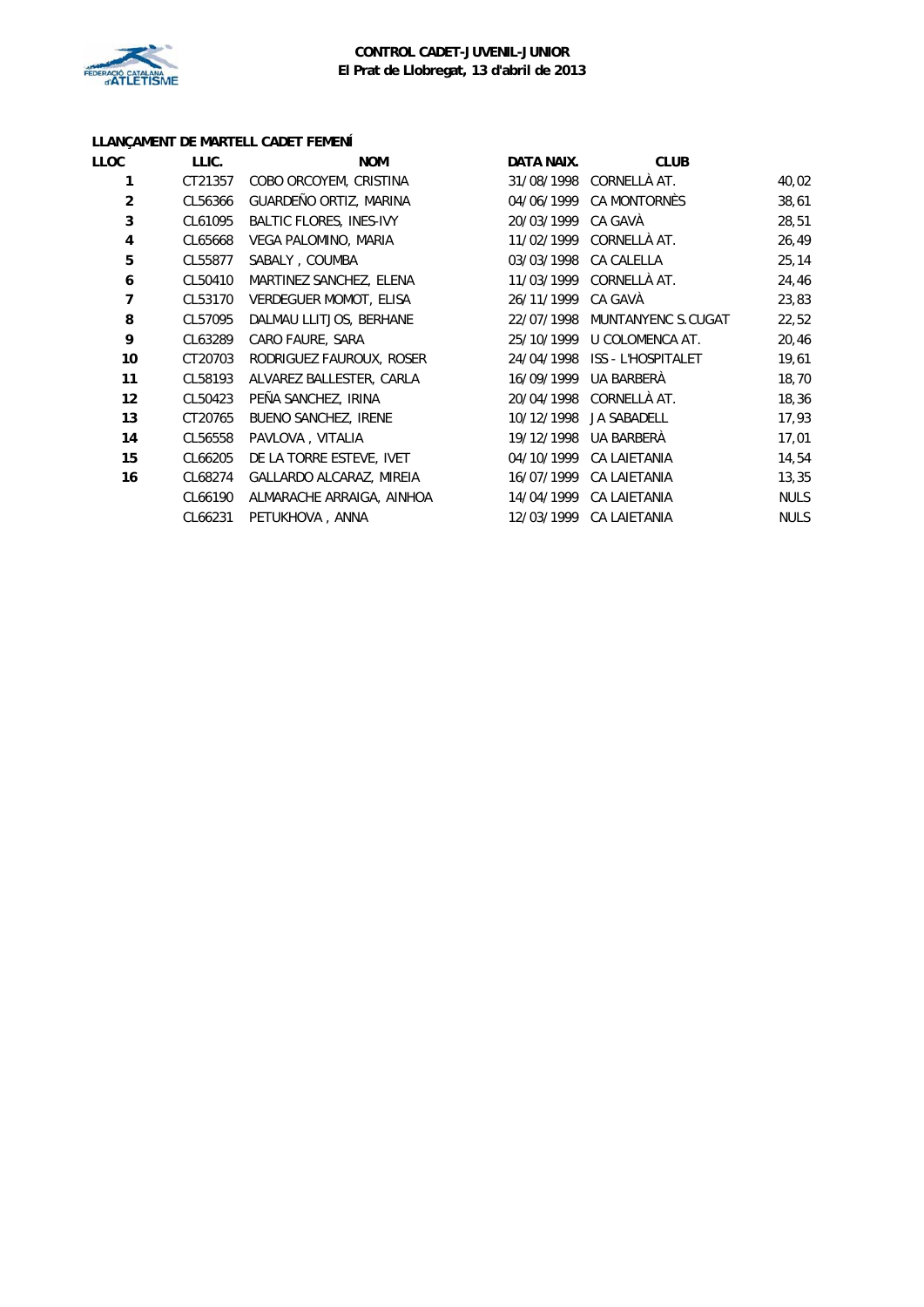

#### **200 METRES LLISOS JUVENIL FEMENÍ 1a. Sèrie** VENT:-0,3

| <b>LLOC</b>    | LLIC.   | <b>NOM</b>                               | DATA NAIX.         | <b>CLUB</b>                    |         |
|----------------|---------|------------------------------------------|--------------------|--------------------------------|---------|
| 1              | CT21350 | BERMEJO PEREZ, INES                      |                    | 14/12/1997 UGE BADALONA        | 26,52   |
| $\overline{c}$ | CT20083 | <b>GARCIA ANTUNEZ, MAR</b>               |                    | 19/03/1997 JA SABADELL         | 26,76   |
| 3              | CT20312 | DOMINGO LAFUENTE, LAURA                  | 19/05/1997 UA RUBÍ |                                | 27,10   |
| $\pmb{4}$      | CL19877 | ESTRADA BRULL, ANNA                      |                    | 22/08/1997 AA CATALUNYA        | 27,46   |
| 5              | CT19270 | BAILON GOMEZ, CRISTINA                   |                    | 04/02/1996 ISS - L'HOSPITALET  | 27,60   |
| 6              | CT19198 | MANUBENS MARQUEZ, LAURA                  |                    | 06/09/1996 AVINENT MANRESA     | 27,65   |
| 7              | CT20085 | ARTERO PONS, MARIA                       |                    | 22/05/1997 JA SABADELL         | 27,67   |
| 8              | CL20590 | SEGARRA AYUSO, ANNA                      | 02/02/1996 UA RUBÍ |                                | 28,81   |
|                |         |                                          |                    | $VENT: -0.9$                   |         |
| 1              | CL20998 | OLIVER JANE, BEA                         |                    | 29/07/1994 MUNTANYENC S.CUGAT  | 27,86   |
| $\overline{c}$ | CT21772 | JIMENEZ RIVAS, YESICA MARIANLY           |                    | 22/08/1997 JA SABADELL         | 28,19   |
| 3              | CL20992 | MORILLO GONZALEZ, CELIA                  |                    | 13/11/1996 AA CATALUNYA        | 28,24   |
| $\overline{4}$ | CL19881 | RAMIREZ FONTANET, ESTHER                 |                    | 20/04/1997 AA CATALUNYA        | 28,38   |
| 5              | CT19182 | SOWE, JANKEY                             |                    | 26/01/1996 CA LAIETANIA        | 28,69   |
| 6              | CT20903 | SIRVENT LARA, ANNA                       |                    | 28/08/1996 CAV ANDORRA         | 29,16   |
| $\overline{7}$ |         | CL21483 FERNANDEZ ARBONES, ALBA          |                    | 01/08/1997 MUNTANYENC S.CUGAT  | 29,23   |
|                |         |                                          |                    | $VENT: -1, 2$                  |         |
| 1              | CL18778 | PEREÑA ARNAL, JANA                       |                    | 15/12/1996 MUNTANYENC S.CUGAT  | 29,42   |
| $\mathbf 2$    | CL22332 | LLUIS GUIU, LAIA                         |                    | 04/09/1996 SERRA MARINA ALELLA | 29,88   |
| 3              | CL21998 | GUERRERO MURCIA, ALBA                    |                    | 04/09/1996 UA TERRASSA         | 30, 32  |
| 4              | CL20895 | GANCEDO LOCATELLI, SÍLVIA                |                    | 09/02/1996 CAV ANDORRA         | 30,70   |
| 5              | CT20821 | NAVARRO MESA, LAIA                       |                    | 08/11/1997 MARTORELL AC        | 31,70   |
| 6              | CL21616 | CORNELLA RUIZ, ARIADNA                   |                    | 22/05/1997 UA TERRASSA         | 33,16   |
| $\overline{7}$ | CL22335 | TORRALBA DREGER, LAIA                    |                    | 25/07/1997 SERRA MARINA ALELLA | 36,21   |
|                |         | 1500 METRES LLISOS JUVENIL-JUNIOR FEMENÍ |                    |                                |         |
| <b>LLOC</b>    | LLIC.   | <b>NOM</b>                               | DATA NAIX.         | <b>CLUB</b>                    |         |
| 1              |         | CT20037 PEREZ MARZO, JUDIT               |                    | 18/07/1997 ISS - L'HOSPITALET  | 4,44,07 |

|                |         |                                 |                                | . , ,     |
|----------------|---------|---------------------------------|--------------------------------|-----------|
| $\overline{2}$ | CT17873 | PINO CREIXENTI, INGRID          | 30/05/1995 FC BARCELONA        | 4,49,39   |
| 3              | CT19781 | CHOUATI, NAJWA                  | 04/10/1997 AVINENT MANRESA     | 4,53,10   |
| $\overline{4}$ | CT19267 | <b>GONZALEZ MELARDE, BLANCA</b> | 08/02/1996 UGE BADALONA        | 5,00,66   |
| 5              | CT19634 | MARTINEZ HERNANDEZ, CLAUDIA     | 03/08/1997 RIPOLLET UA         | 5,01,97   |
| 6              | CT19897 | MARTIN FRANCES, JASMINA         | 18/11/1996 RIPOLLET UA         | 5,02,14   |
| $\overline{7}$ | CL20111 | CASTILLEJO GONZALEZ, MARTA      | 29/03/1995 INDEPENDENT         | 5,26,95   |
| 8              | CT19882 | ALCOVERRO BEDOS, JOANA          | 22/09/1997 AA CATALUNYA        | 5,32,32   |
| 9              | CL21665 | DEL AMO BUSTO, PAULA            | 17/11/1997 FC BARCELONA        | 5,33,28   |
| 10             | CL22006 | VIZCAINO ESTRADA, NURIA         | 26/05/1997 CA CANALETES        | 5,46,28   |
| 11             | CL22335 | TORRALBA DREGER, LAIA           | 25/07/1997 SERRA MARINA ALELLA | 5,55,05   |
| 12             | CL21829 | GARCIA MORENO, PAULA            | 04/05/1996 AA CATALUNYA        | 5,56,47   |
| 13             |         | CL22174 FERNANDEZ TORRES, PAULA | 29/10/1996 ISS - L'HOSPITALET  | 6, 29, 01 |
| 14             | CT20510 | CAMPOS GARCIA, M. LOURDES       | 26/07/1996 CA MONTORNES        | 6, 41, 43 |
|                |         |                                 |                                |           |

| 2000 METRES OBSTACLES JUVENIL FEMENÍ |       |                                 |            |                         |         |  |  |
|--------------------------------------|-------|---------------------------------|------------|-------------------------|---------|--|--|
| LLOC                                 | LLIC. | NOM                             | DATA NAIX. | <b>CLUB</b>             |         |  |  |
|                                      |       | CL22006 VIZCAINO ESTRADA, NURIA |            | 26/05/1997 CA CANALETES | 8.46.93 |  |  |
| $\mathcal{P}$                        |       | CL20630 PERALES DOMINI, NEREA   |            | 01/06/1997 AA CATALUNYA | 9.19.35 |  |  |
|                                      |       |                                 |            |                         |         |  |  |

# **3000 METRES OBSTACLES JUNIOR FEMENÍ**

| <b>LLOC</b> | LLIC. | <b>NOM</b>                  | DATA NAIX. | CLUB                    |          |
|-------------|-------|-----------------------------|------------|-------------------------|----------|
|             |       | CT18674 MOYA ORTEGA, TERESA |            | 22/06/1995 AA CATALUNYA | 12.07.29 |